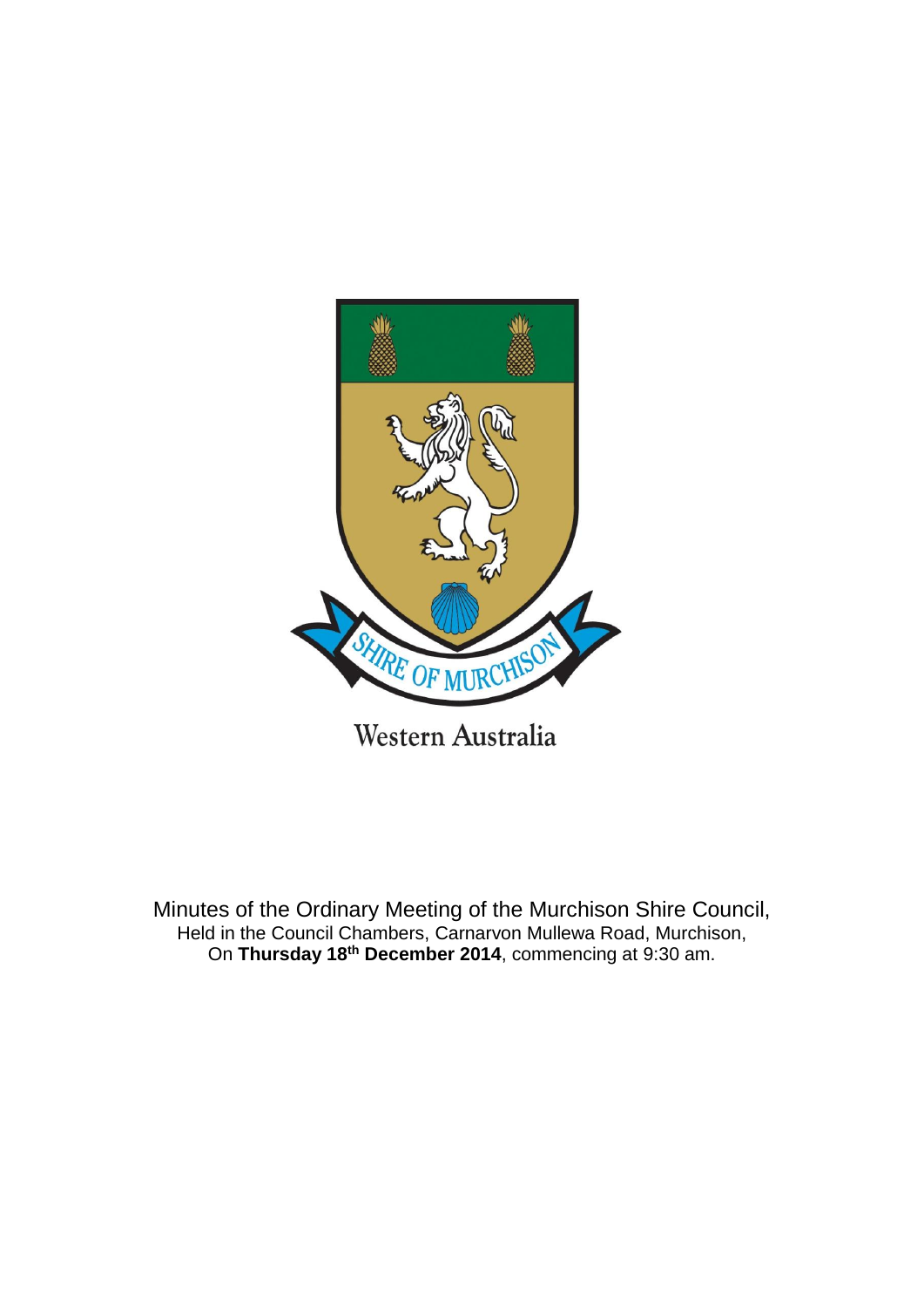# **TABLE OF CONTENTS**

| $\mathbf 1$ .   | DECLARATION OF OPENING/ANNOUNCEMENT OF VISITORS 3          |  |
|-----------------|------------------------------------------------------------|--|
| 2.              | RECORD OF ATTENDANCE/APOLOGIES/LEAVE OF ABSENCE 3          |  |
| 3.              | RESPONSE TO PREVIOUS PUBLIC QUESTIONS TAKEN ON NOTICE 3    |  |
| 4.              |                                                            |  |
|                 | 4.1                                                        |  |
| 5.              |                                                            |  |
| 6.              |                                                            |  |
| 7.              | NOTICE OF ITEMS TO BE DISCUSSED BEHIND CLOSED DOORS5       |  |
| 8.              |                                                            |  |
|                 | 8.1                                                        |  |
| 9.              | ANNOUNCEMENTS BY PRESIDING PERSON WITHOUT DISCUSSION5      |  |
| 10.             |                                                            |  |
| 11.             |                                                            |  |
| 12.             |                                                            |  |
| 13.             | 13.1                                                       |  |
|                 | 13.2                                                       |  |
| 14 <sub>1</sub> |                                                            |  |
|                 | 14.1                                                       |  |
|                 | 14.2                                                       |  |
| 15.             |                                                            |  |
|                 | 15.1<br>Audit Committee - Risk Management Report by CEO 11 |  |
| 16.             |                                                            |  |
|                 | 16.1<br>16.2                                               |  |
| 17.             |                                                            |  |
|                 | 17.1                                                       |  |
|                 | 17.2                                                       |  |
| 18.             |                                                            |  |
|                 | 18.1                                                       |  |
| 16.             |                                                            |  |
|                 | 16.1<br>16.2                                               |  |
| 17.             |                                                            |  |
|                 | 17.1                                                       |  |
|                 | 17.2                                                       |  |
| 18.             |                                                            |  |
|                 | 18.1                                                       |  |
| 19.             |                                                            |  |
| 20.             |                                                            |  |
| 21.             |                                                            |  |
|                 | 21.1<br>21.2                                               |  |
|                 | 21.3                                                       |  |
| 22.             |                                                            |  |
| 23.             |                                                            |  |
|                 |                                                            |  |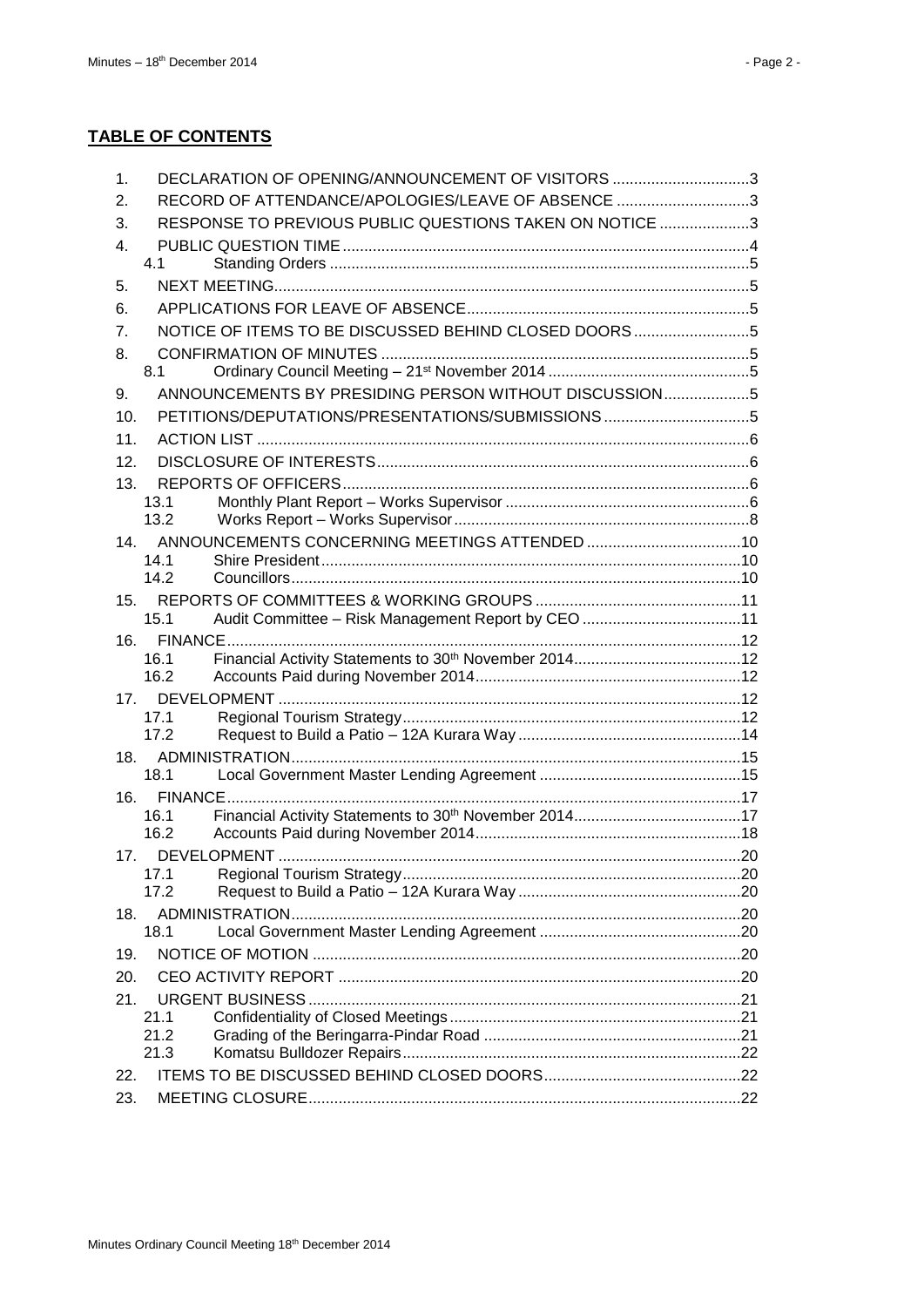# <span id="page-2-0"></span>**1. DECLARATION OF OPENING/ANNOUNCEMENT OF VISITORS**

The Shire President declared the meeting open at 9:32am

# <span id="page-2-1"></span>**2. RECORD OF ATTENDANCE/APOLOGIES/LEAVE OF ABSENCE**

#### **Elected Members:**

Councillor M Halleen, Shire President Councillor RE Foulkes-Taylor, Deputy Shire President Councillor SA Broad Councillor P Squires Councillor A Whitmarsh Councillor M Williams

#### **Staff:**

Jenny Goodbourn – Chief Executive Officer Brian Wundenberg – Works Supervisor Candice Smith – Senior Finance Officer

**Apologies:** Nil

**Leave of Absence:** Nil

**Public Gallery:** Mrs Bridget Seaman

# <span id="page-2-2"></span>**3. RESPONSE TO PREVIOUS PUBLIC QUESTIONS TAKEN ON NOTICE**

*Response to Mrs Bridget Seaman to her question taken on notice at the November meeting:*





"The Shire with no Town"

Carnarvon-Mullewa Road, Murchison, W.A. Postal Address: PO Box 61, MULLEWA WA 6630 Tel (08) 9963 7999 Fax (08) 9963 7966 Website: [www.murchison.wa.gov.au](http://www.murchison.wa.gov.au/)

10<sup>th</sup> December 2014

Mrs Bridget Seaman Murgoo Station Yalgoo WA 6535

Dear Bridget

# **Questions – Public Question Time – November Ordinary Council Meeting**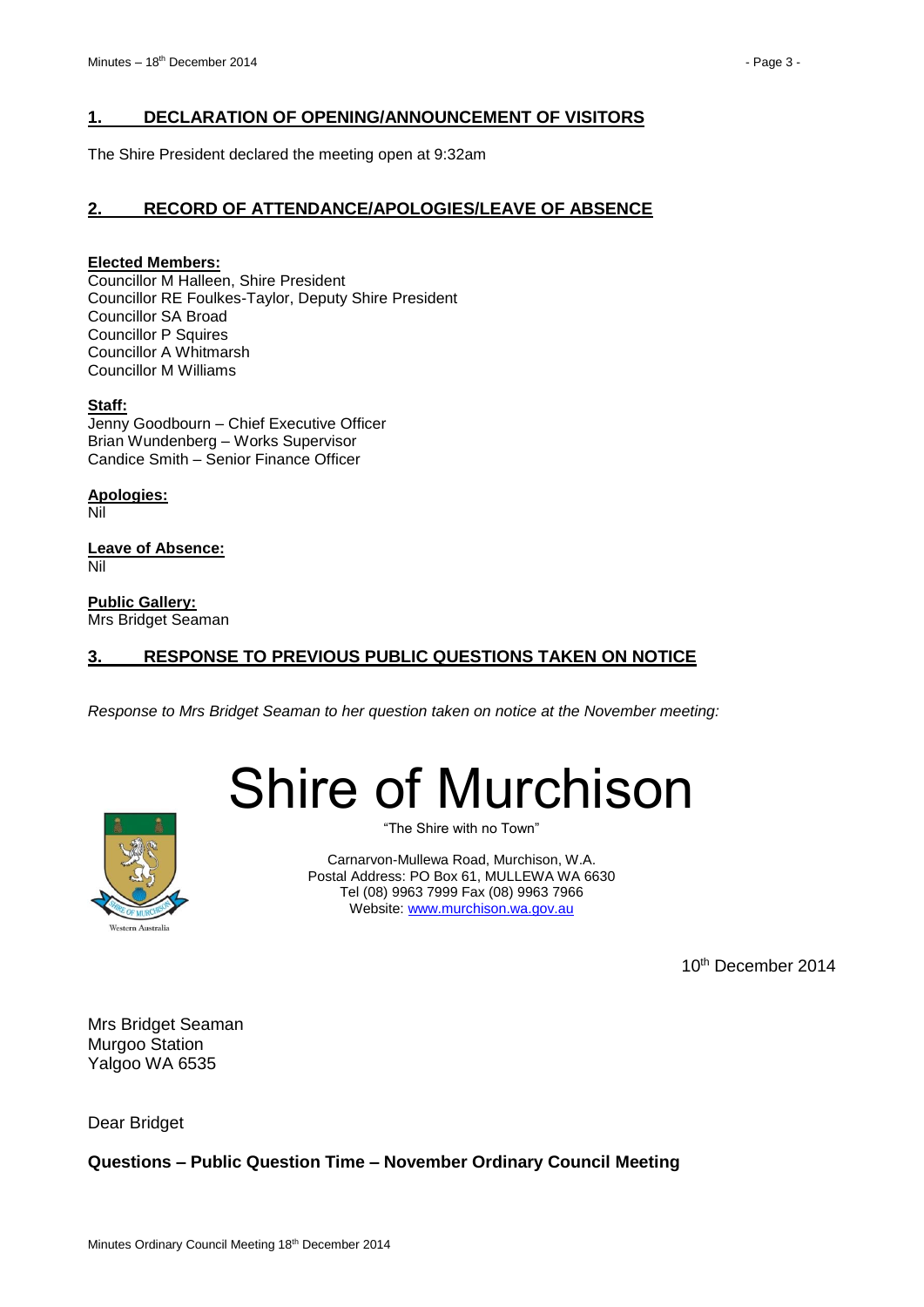Thank you for taking the time to come the meeting in November and ask some questions of council. Three of the questions were answered on the day but one was taken on notice.

Q4 – How does council feel having a handbook given to Employees and Contractors, that is signed off by employees and Contractors where instructions are given in the name of the "Shire of Murchison council"; when this document has not been passed by council, and this document also contains policies that have not been passed by council?

I have been unable to find that this document was ever taken to council and agree that it is not tailored specifically to the Shire of Murchison's organisational structure – having been a generic document developed to assist shires that did not have any OSH policies in place. The best thing we can do is to correct this situation by developing and adopting policies and procedures relevant to the shire of Murchison.

At the Murchison Executive Meeting on the  $24<sup>th</sup>$  November we had a discussion with representatives from LGIS (Local Government Insurance Services) and Katherine Kempin - Senior OSH Consultant LGIS Workforce Risk Services - is going to assist me to develop a practical and useable policy for the shire. She has been out on site for the past couple of weeks and will be back in Perth next week so will be able to commence work on it then. Once the policies and procedures have been developed they will be presented to council for their consideration and adoption.

Yours sincerely

fobood.

Jennifer A Goodbourn Chief Executive Officer

# <span id="page-3-0"></span>**4. PUBLIC QUESTION TIME**

Mrs Bridget Seaman, Murgoo Station, Murchison

Q1. I have received a response from an email I sent to the shire president requesting to attend the forum before the ordinary council meeting saying that I could not as it is a concept forum and not an agenda forum. Can I please have some clarification on a concept forum as opposed to an agenda forum and the procedures council follow.

The Shire President advised that a concept forum was just between the councillors and the CEO. The purpose was to sit and discuss ideas in an informal manner behind closed doors. As we are such a remote shire it is understandable that the forum is held prior to the council meeting as we can usually only get together once a month due to travel time.

An agenda forum is to discuss agenda items in depth to enable a decision to be made in the meeting. We do not discuss any upcoming agenda items or make any decisions in our forums.

Q2.Has the local government operation guidelines on council forums been provided to all councillors so that they are aware of the procedures and specifications of a concept forum?

The shire president advised that they hadn't been but they would be provided.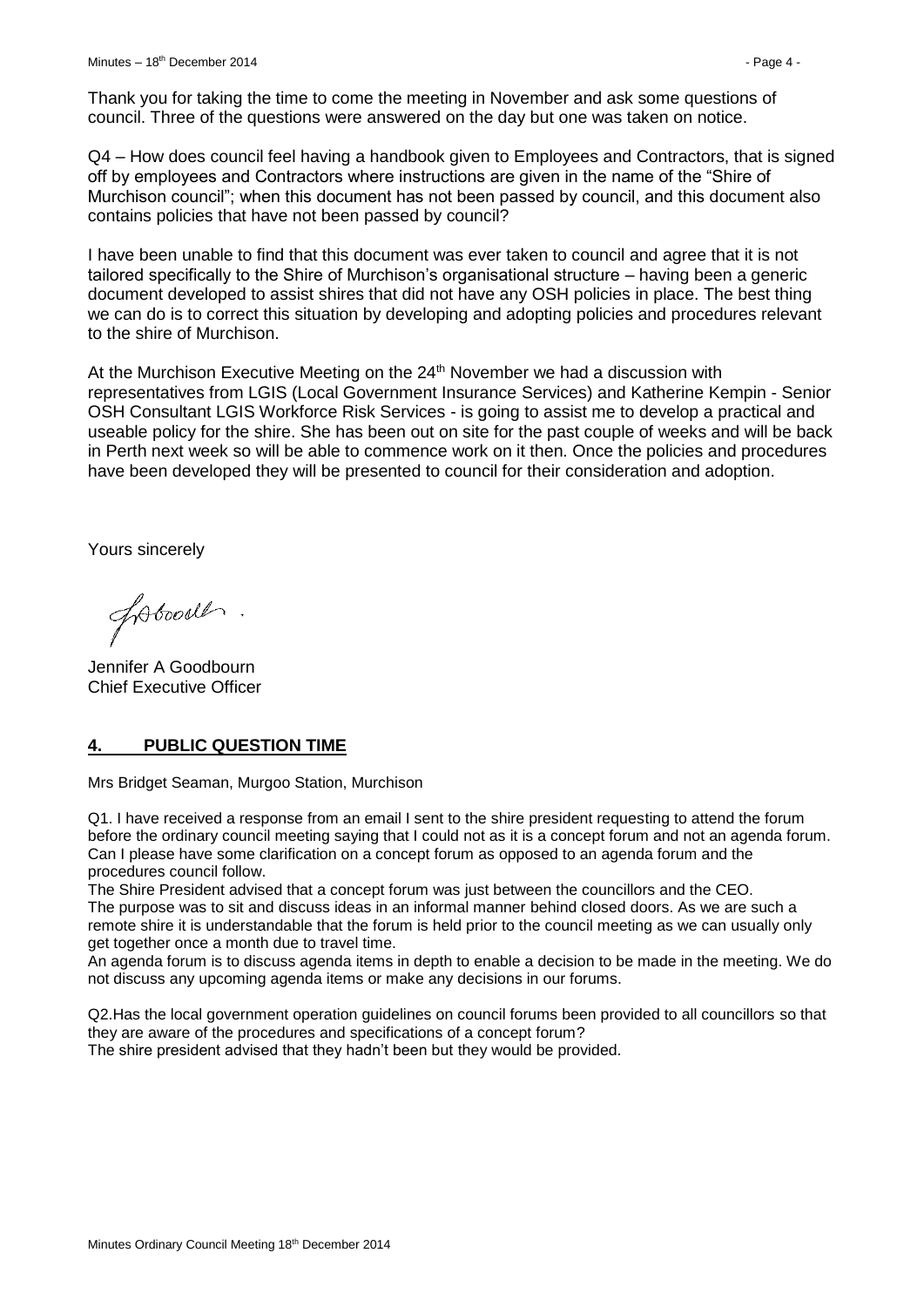#### <span id="page-4-0"></span>**4.1 Standing Orders**

| <b>Council Decision:</b><br><b>Moved: Councillor Broad</b>           |          | <b>Seconded: Councillor Squires</b> |
|----------------------------------------------------------------------|----------|-------------------------------------|
| That the following Local Law-Standing Orders 2001 be stood down:     |          |                                     |
| 8.2 Limitation on the number of speeches<br>8.3 Duration of speeches |          |                                     |
| Carried                                                              | For: $6$ | Against: 0                          |
|                                                                      |          |                                     |

#### <span id="page-4-1"></span>**5. NEXT MEETING**

The next meeting is scheduled for Friday 20<sup>th</sup> February 2015.

## <span id="page-4-2"></span>**6. APPLICATIONS FOR LEAVE OF ABSENCE**

**Council Decision: Moved: Councillor Squires Seconded: Councillor Foulkes-Taylor** That Councillor Squires be granted Leave of Absence from the February 2015 meeting. **Carried For: 6 Against: 0 7. NOTICE OF ITEMS TO BE DISCUSSED BEHIND CLOSED DOORS**

<span id="page-4-3"></span>Nil

#### <span id="page-4-4"></span>**8. CONFIRMATION OF MINUTES**

#### <span id="page-4-5"></span>**8.1 Ordinary Council Meeting – 21st November 2014**

#### **Background:**

Minutes of the Ordinary Meeting of Council have previously been circulated to all Councillors.

#### **Recommendation:**

That the minutes of the Ordinary Council meeting held on 21st November 2014 be confirmed as an accurate record of proceedings

#### **Voting Requirements:**

Simple majority

| Council Decision:<br>Moved: Councillor Whitmarsh                                                                                              |          | Seconded: Councillor Foulkes-Taylor |
|-----------------------------------------------------------------------------------------------------------------------------------------------|----------|-------------------------------------|
| That the minutes of the Ordinary Council meeting held on 21 <sup>st</sup> November 2014 be confirmed as an accurate<br>record of proceedings. |          |                                     |
| <b>Carried</b>                                                                                                                                | For: $6$ | Against: 0                          |

# <span id="page-4-6"></span>**9. ANNOUNCEMENTS BY PRESIDING PERSON WITHOUT DISCUSSION**

Nil

# <span id="page-4-7"></span>**10. PETITIONS/DEPUTATIONS/PRESENTATIONS/SUBMISSIONS**

Nil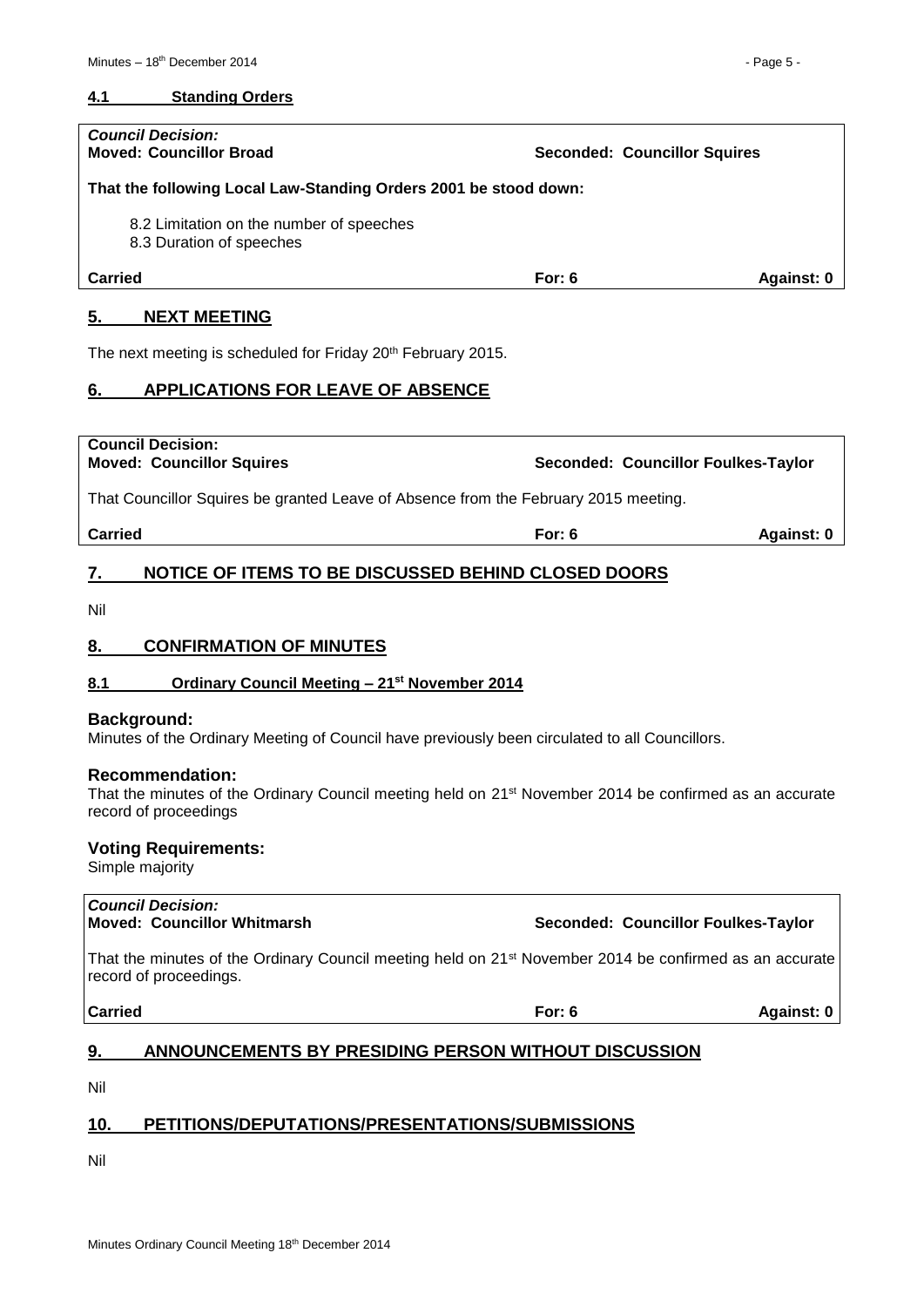# <span id="page-5-0"></span>**11. ACTION LIST**

| <b>No</b> | <b>Item</b>                                                         | <b>Action</b>                                                                                                                                                                                                                       | <b>Status</b>                                                         |
|-----------|---------------------------------------------------------------------|-------------------------------------------------------------------------------------------------------------------------------------------------------------------------------------------------------------------------------------|-----------------------------------------------------------------------|
| 1.        | <b>Establishment of Working</b><br>Group for Accident<br>Prevention | Inaugural meeting held on 24th September. Group<br>established                                                                                                                                                                      | Ongoing                                                               |
| 2.        | <b>Community Project Officer</b>                                    | Inaugural meeting held on 24th September. Group<br>established                                                                                                                                                                      | Ongoing                                                               |
| 3.        | New Staff House                                                     | Concrete works for verandah and carport<br>completed. Blinds fitted. Flooring completed.<br>Quotes for fencing being called.                                                                                                        | Progressing                                                           |
| 4.        | ULP Tank at Roadhouse                                               | Petro Industrial on site 5 <sup>th</sup> November, Works<br>completed. Fencing being installed around new<br>tanks as per specifications.                                                                                           | Completed                                                             |
| 5.        | Lawn Bowls                                                          | Evergreen have been advised of their successful<br>tender and are formalising project.<br>Advised they will be on site 15 <sup>th</sup> March 2015.<br>Unable to do any earlier – will give time for us to<br>prepare site          | Progressing                                                           |
| 6.        | Laundry &<br><b>Accommodation Units</b>                             | Fleetwood contacted and design amended to<br>reflect better bathroom layout.<br>Awaiting confirmation of timeline so we can<br>ensure site preparation, plumbing & power works<br>to suit. Drawings and site plans being finalised. | Progressing                                                           |
| 8.        | Power supply issues                                                 | EMC attended site and carried out remedial works<br>on the 29 <sup>th</sup> & 30 <sup>th</sup> November. Also replaced down<br>lights at CEO's house.                                                                               | Awaiting full report<br>back and wiring<br>diagram for<br>settlement. |

#### **Recommendation:**

That the Action List be accepted.

*The CEO gave an update on the items in the list and said that Fleetwood have advised the date for the laundry and accommodation units to be on site would be mid to late March.*

## **Voting Requirements:**

Simple majority

| Against: 0 |
|------------|
|            |

# <span id="page-5-1"></span>**12. DISCLOSURE OF INTERESTS**

Cr Broad declared an impartiality interest in item 17.2

# <span id="page-5-2"></span>**13. REPORTS OF OFFICERS**

#### <span id="page-5-3"></span>**13.1 Monthly Plant Report – Works Supervisor**

| November 2014              |      |               | <b>Hours</b>                        |         |        |                        |            | <b>YTD</b> |             |
|----------------------------|------|---------------|-------------------------------------|---------|--------|------------------------|------------|------------|-------------|
|                            |      |               | End<br><b>Total</b><br><b>Start</b> |         |        | <b>Operating Costs</b> |            |            |             |
| <b>Plant Item</b>          | Year | <b>Rego</b>   | 1 July '14                          | Hrs/kms | Hrs/km | <b>Month</b>           | <b>YTD</b> | Plant      | <b>Fuel</b> |
| <b>Cat Grader 12H P.02</b> | 2005 | <b>MU 141</b> | 11288                               | 11904   | 12076  | 172                    | 788        | 8900.90    | 14803.44    |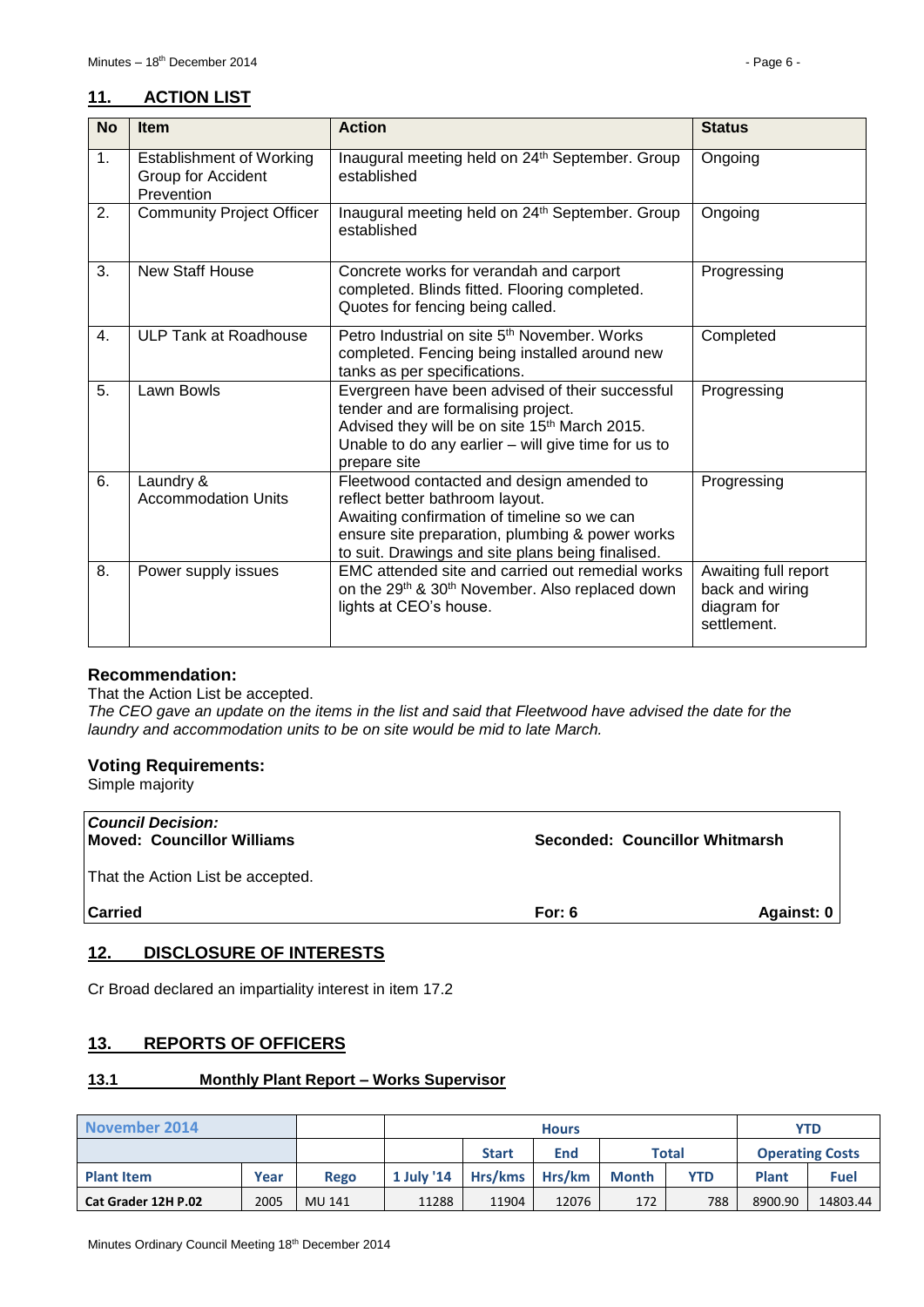| Cat Grader 12M P.03             | 2008 | MU 51           | 7398             | 8028         | 8052         | 24          | 654             | 20444.52        | 15308.34       |
|---------------------------------|------|-----------------|------------------|--------------|--------------|-------------|-----------------|-----------------|----------------|
| <b>Volvo Loader P.27</b>        | 2006 | <b>MU 65</b>    | 6386             | 6710         | 6803         | 93          | 417             | 11535.89        | 81110.00       |
| Komatsu Dozer P.11              | 1997 |                 | 0                | 0            | 13           | 13          | 13              | 1848.60         | 0.00           |
| <b>Bomag Padfoot P.68</b>       | 2013 | 1EIG124         | 345              | 535          | 564          | 29          | 219             | 2107.70         | 4786.85        |
| JD Grader P.01                  | 2011 | MU 121          | 4650             | 5270         | 5392         | 122         | 742             | 8686.95         | 18771.59       |
| <b>Bomag Roller P.43</b>        | 2012 | 1DVH736         | 1757             | 2147         | 2239         | 92          | 482             | 6160.35         | 6087.02        |
| Cat 938G Loader P.41            | 2004 | MU 193          | 4389             | 4550         | 5484         | 934         | 1095            | 2221.33         | 3462.74        |
| Kenworth P/Mover P.61           | 2004 | <b>MU 000</b>   | 31510            | 35775        | 38563        | 2788        | 7053            | 4662.83         | 11016.63       |
| Iveco P/Mover P.09              | 2003 | 1AGW988         | 283980           | 288743       | 294326       | 5583        | 10346           | 6113.35         | 11834.13       |
| Nissan UD P.07                  | 2009 | 000 MU          | 167522           | 172236       | 175616       | 3380        | 8094            | 3311.25         | 7520.79        |
| <b>Iveco Tipper Conv P.10</b>   | 2004 | <b>MU00</b>     | 168987           | 172230       | 172523       | 293         | 3536            | 14286.59        | 7855.36        |
| Generator 1-110kva              | 2011 |                 | 13642            | 14087        | 14779        | 692         | 1137            | 35496.35        | 48936.43       |
| Generator 2-110kva              | 2011 |                 | 9340             | 11821        | 11898        | 77          | 2558            |                 |                |
| <b>Maintenance Gen P.33</b>     |      |                 | 3460             | 4558         | 4639         | 81          | 1179            | 998.32          | 2981.97        |
| <b>Construction Gen P.32</b>    |      |                 | 17605            | 20358        | 20518        | 160         | 2913            | 478.49          | 6338.20        |
| Kubota 6kva Gen P.66            | 2012 |                 | 4567             | 4981         | 5351         | 370         | 784             | 3080.31         | 6575.82        |
| <b>Mitsubishi Canter P.06</b>   | 2010 | 01 MU           | 111110           | 123133       | 124658       | 1525        | 13548           | 9138.10         | 3103.14        |
| <b>Isuzu Construction P.64</b>  | 2013 | MU 140          | 30477            | 42824        | 49120        | 6296        | 18643           | 1190.13         | 6270.81        |
| Toyota Prado P.55               | 2012 | MU <sub>0</sub> | 22827            | 28767        | 33531        | 4764        | 10704           | 1100.39         | 752.37         |
| <b>RAV4 P.63</b>                | 2013 | MU 1011         | 19904            | 24591        | 26259        | 1668        | 6355            | 631.85          | 572.08         |
| Great Wall P.57                 | 2012 | MU 167          | 26939            | 35269        | 35777        | 508         | 8838            | 374.73          | 1333.88        |
| <b>Isuzu Dmax P.28</b>          | 2009 | <b>MU 300</b>   | 174896           | 180474       | 181,812      | 1338        | 6916            | 2603.52         | 1299.63        |
| Toyota Hilux P.40               | 2011 | MU 1018         | 134119           | 148780       | 150,522      | 1742        | 16403           | 2593.49         | 2317.57        |
| Isuzu T/Top P.54                | 2005 | MU 1002         | 140946           | 148150       | 150,342      | 2192        | 9396            | 705.98          | 2103.24        |
| <b>Mercedes PTV P.60</b>        | 2004 | MU 1009         | 98834            | 99755        | 99839        | 84          | 1005            | 0.00            | 181.02         |
| Side Tipper P.18                | 2001 | MU2010          | 45770            | 51825        | 53376        | 1551        | 7606            | 684.30          | n/a            |
| Side Tipper P.17                | 2001 | MU 662          | 79971            | 84075        | new<br>clock | 1           | $\mathbf{1}$    | 1391.30         | n/a            |
| Roadwest S/Tipper P.67          | 2013 | 1T0Q427         | 14745            | 20325        | 21890        | 1565        | 2625            | 554.87          | n/a            |
| Tri-Axle L/L Float P.13         | 2008 | MU 663          | 13502            | 25053        | 25102        | 49          | 11600           | 643.50          | n/a            |
| 45ft Flat Top P.59              | 1978 | 1THH060         | 0                | $\mathbf{0}$ | 0            | 0           | 0               | 405.00          | n/a            |
| No. 2 Float P.14                | 2001 | <b>MU 2004</b>  | 46143            | 52053        | 55170        | 3117        | 9027            | 921.30          | n/a            |
| 30000L W/Tanker P.24            | 2005 | MU 2024         | 37646            | 40889        | 41176        | 287         | 3530            | 2286.12         | n/a            |
| Dog Fuel Trailer P.48           | 1979 | MU 2026         |                  |              |              |             | n/a             | 23.87           | n/a            |
| Dog Fuel Trailer P. 49          | 1972 | <b>MU 2005</b>  |                  |              |              |             | n/a             | 252.00          | n/a            |
| Dolly 1-Red P.05                | 2001 | MU 2003         | 30526            | 32491        | clock        | broken      | 1965            | 124.50          | n/a            |
| Dolly 2-Black P.08              | 2000 | MU 2009         | 18377            | 23814        | 25354        | 1540        | 6977            | 1534.51         | n/a            |
| New/H Ford Tractor P.04         | 2006 | <b>MU 380</b>   | 1719             | 1761         | 1769         | 8           | 50              | 162.75          | 131.38         |
| Forklift P.37                   |      |                 | 12037            | 12114        | 12132        | 18          | 95              | 0.00            | 159.72         |
| Caravans                        |      |                 |                  |              |              |             | n/a             | 4323.66         | n/a            |
| JD Ride on Mower                |      |                 | 460.3            | 507          | 519          | 12          | 58.7            | small<br>plant  | small<br>plant |
| <b>Generator Perkins P.34</b>   |      | H/Maint         |                  |              |              |             |                 |                 | small          |
| Generator 9KVA P.65             | 2013 | Mechanic        | 0<br>1423        | 2098         | 2419         | 321         | no clock<br>996 | 1847.95<br>0.00 | plant          |
| <b>Heavy Maint Trailer P.62</b> |      | MU 446          |                  |              |              |             | n/a             | 1379.27         | 573.71         |
| <b>Isuzu Fire Truck P.72</b>    | 2013 | 1EOK554         | $\boldsymbol{0}$ | 695          | n/a<br>695   | $\mathbf 0$ | 695             |                 | n/a<br>154.48  |
| <b>Toyota Fast Attack P.73</b>  | 2014 | 1E0M596         | Milly Milly      |              |              |             |                 |                 | 72.55          |
|                                 |      |                 |                  |              |              |             |                 |                 |                |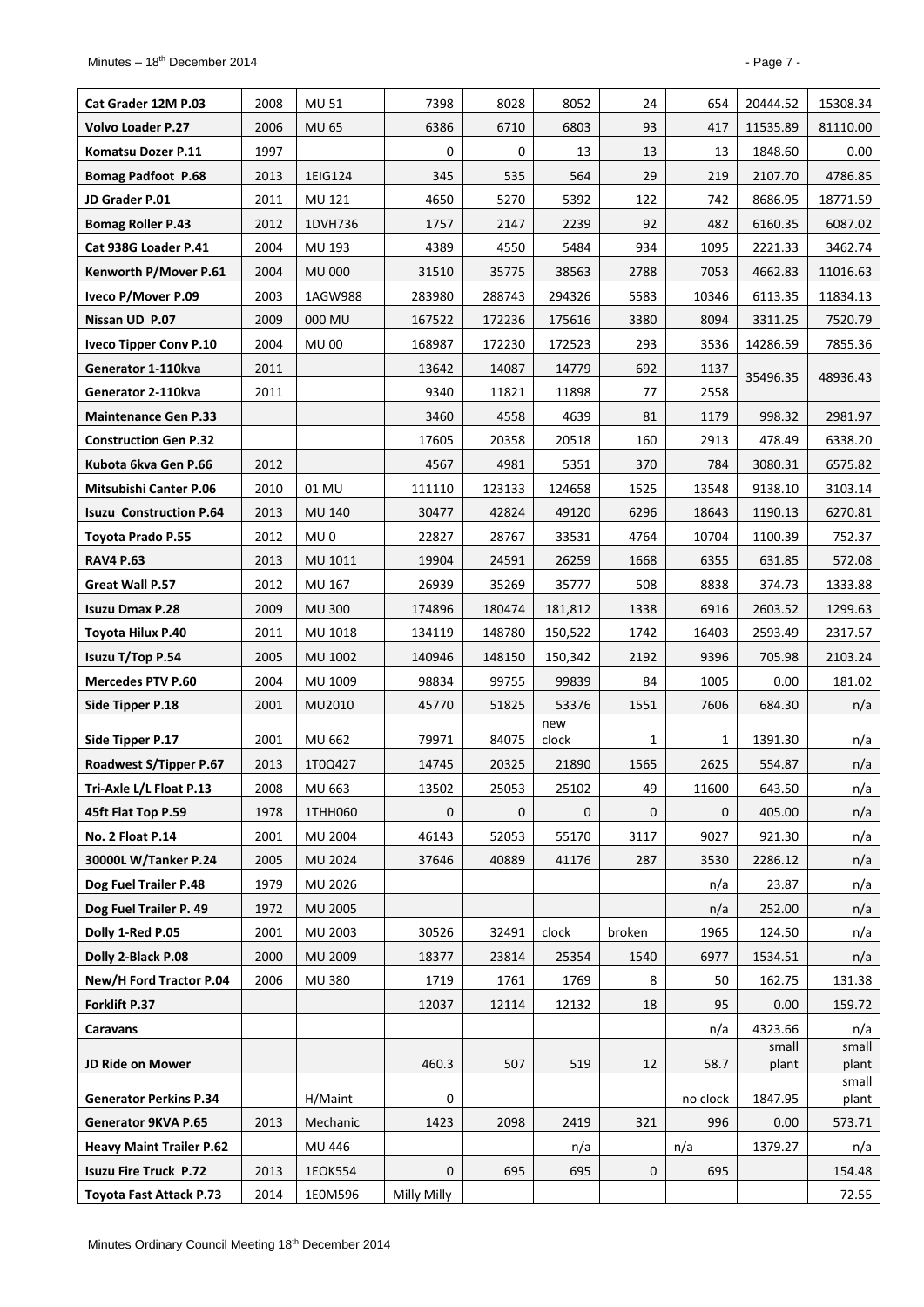*The Works Supervisor advised that the 12M grader is now at Pemco in Geraldton for repairs.*

#### <span id="page-7-0"></span>**13.2 Works Report – Works Supervisor**

#### **Construction Crew**

The construction crew have completed the lifting up and gravel sheeting where water lays on the Carnarvon Mullewa road just north of Mt Narryer and also gravel sheeted the bad stony corner 700m south. In the final stages of these works the John Deere grader was over-heating and Neil from the maintenance crew filled in with his grader to complete.

The next works program was to be the 12km south of Mt Narryer - pulling in material from both sides of the road and gravel sheeting. With the construction grader breaking down this program was put on hold. Crew moved plant and vans into the settlement and then worked on setting up water supply equipment for works on the final shaving of the 4km section on the Carnarvon/Mullewa road and the 3 x 1km sections on Beringarra/Pindar road. These works have now been completed, roads sealed and guide post replaced. Crew then went on to working on the bitumen section repairing pot holes on the Carnarvon/Mullewa road and also repairing damaged wings on the Beringarra Pindar road and various other roads in the shire. With the completion of these repairs crew will work on cleaning all plant and equipment in readiness for the mechanic to proceed with his annual service and repairs.

Whilst in the settlement crew have erected a new fence around the fuel tanks at the roadhouse. Our Komatsu bulldozer is now back after many months in town being re-built and has been put to work rehabbing the old refuse site.

#### **Maintenance Crew**

The maintenance crew have completed a light grade from MRO back to Cockney Bills on the Beringarra Road. From there they moved their camp from Boolardy to Yuin and have proceeded with a light grade from Pindar back to Cockney Bills. A contract grader and op were called in to lend a hand to ensure these works were completed before end of year break up. Glen and Neil will proceed with a patch grade on the Boolardy Kalli Road and the Manfred road. The contractor will do the New Forrest Yallalong road and the Coolcalalaya road.

I also engaged John Mahoney and his grader to do some works in the northern end of the shire on the Beringarra Byro road (between Byro woolshed and Milly Milly) and Pindar Beringarra road (from Boolardy north boundary to Beringarra) to repair creek crossings damaged by recent thunderstorms.

#### **Flood Damage Repairs**

Flood damage repairs in the north have been completed and contractors are now having a well-earned rest before some of them return to commence works on the second flood claim in the southern end of the shire on January 12<sup>th</sup>.

#### **Grid Repairs**

Several grids on the Beringarra road between Pindar and Murgoo have been damaged by a wide vehicle travelling north from Pindar. I am hoping to get these repaired/patched before the Christmas break. The actual grids are OK but the grid wings have been destroyed.

#### **Staff Leave**

Trevor Barndon  $-27$  days - returned 1<sup>st</sup> December

Trevor Hipper – 3 days

Brian – 3 days annual leave, 1 RDO

All works crew will be on leave from the 19<sup>th</sup> December with the majority returning on January 28<sup>th</sup>. Dale will be returning early and will assist Trevor Barndon in repair/maintenance of plant.

I will be back on the  $5<sup>th</sup>$  January assisting THEM contractors with the setting up of pumps etc. in readiness for flood repairs commencing on the 12<sup>th</sup>.

#### **General – Work Supervisor**

27<sup>th</sup> Nov –29<sup>th</sup> Nov. 25 hours grader - final shaving for sealing works on the Carnarvon Mullewa road.  $29<sup>th</sup>$  Nov – road inspection due to local thunder storms in the north of the shire – 2 hrs

30<sup>th</sup> Nov – road inspection of flood damage repairs plus thunderstorm damage on the Beringarra Pindar road.

 $1<sup>st</sup>$  Dec – 4<sup>th</sup> Dec. 27 hours grader work on the Carnarvon Mullewa road for sealing works

5<sup>th</sup> Dec – 9<sup>th</sup> Dec. Overseeing sealing works on the Carnarvon Mullewa road plus the 3 dust suppression works on the Beringarra Pindar road.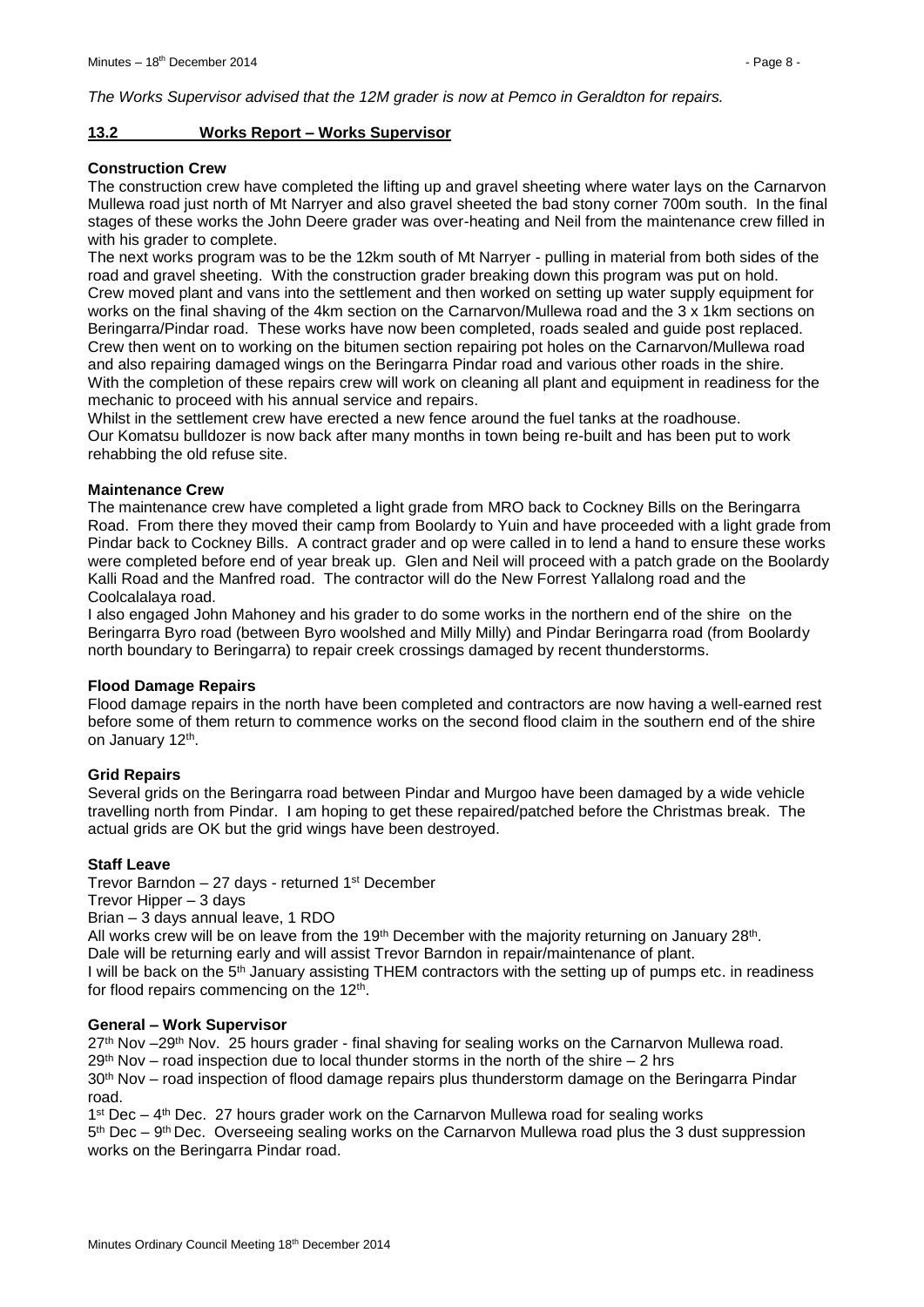| SLK's<br>Name<br>Length of<br>Heavy-Road<br>Comments                            |  |
|---------------------------------------------------------------------------------|--|
| Road<br>Graded<br>Maintenance/Repairs                                           |  |
| this month<br>Loader-truck                                                      |  |
| Beringarra / Pindar<br>319.80km<br>10 <sub>km</sub><br>Contractor patch grading |  |
| 180km some<br>storm damage                                                      |  |
| patch graded                                                                    |  |
| 63.12km<br>Erong                                                                |  |
| Beringarra/Byro<br>10km<br>90.89km<br>Contractor patching storm                 |  |
| damage                                                                          |  |
| Twin-Peaks/Wooleen<br>47.65km                                                   |  |
| Boolardy/Kalli<br>57.30km<br>5km<br>Patch graded                                |  |
| Byro/Woodleigh<br>71.00km                                                       |  |
| New Forrest/Yallalong<br>36.18km<br>10km<br>Contractor patch grading            |  |
| M <sup>c</sup> Nabb/Twin-peaks<br>49.75km<br>5km<br>Contractor                  |  |
| Yallalong-West<br>34.46km<br>10km<br>Contractor patch grading                   |  |
| Mileura/Nookawarra<br>49.08km                                                   |  |
| 38.75km<br>Muggon                                                               |  |
| Manfred<br>34.55km                                                              |  |
| Beringarra/Mt Gould<br>34.80km                                                  |  |
| Tardie/Yuin<br>13.20km<br>13km                                                  |  |
| 9.30km<br>Innouendy                                                             |  |
| <b>Boolardy Homestead</b><br>2.00km                                             |  |
| Yunda Homestead<br>32.80km                                                      |  |
| 25.22km<br>Meeberrie Woolleen<br>1km<br>Patch graded                            |  |
| 37.55km<br>1km<br>Patch graded<br>Mt Wittenoom                                  |  |
| Woolleen/Mt Wittenoom<br>33.85km<br>5km<br>Patch graded                         |  |
| Beringarra Cue<br>109.82km                                                      |  |
| <b>Boolardy Wooleen</b><br>19.08km                                              |  |
| <b>Kalli Cue East</b><br>21.87km<br>2km                                         |  |
| Coodardy Noondie<br>19.92km                                                     |  |
| <b>Butchers Track</b><br>64.54km                                                |  |
| 23.80km<br><b>Butchers Muggon</b>                                               |  |
| <b>Murchison Settlement</b><br>2.00km                                           |  |
| Pinegrove Yallalong<br>--------                                                 |  |
| Carnarvon-Mullewa<br>278.63km                                                   |  |
| Woolgorong-South<br>15.00km                                                     |  |
| Errabiddy-Bluff<br>12km<br>12km                                                 |  |
| Air strip Graded                                                                |  |

Total this month graded/patch graded by shire crew 219km plus contractors 45km

*The Works supervisor advised that the job 12Kms south of Mt Narryer had been delayed – there had been problems with the John Deere grader and there had not been enough time to complete the works before moving to the sealing works so it was postponed until the New Year.*

*Cr Broad pointed out a spelling mistake in the agenda – showing as Cottony Bills – should be Cockney Bills. This has been corrected in the Minutes.*

*Cr Broad asked whether in view of the days taken to prep the roads for sealing, if had been a good idea to do the earthworks so far in advance. The Works Supervisor advised that it was better to do the formwork 12 months in advance so that any problems with the road construction would be apparent before being sealed and could be corrected.*

*Cr Foulkes-Taylor had recently sent an email to the shire regarding the dust suppression works which is included below:-*

Dear Jenny,

We would like to express our family's gratitude and appreciation to the Shire of Murchison for carrying out the dust suppression work near the Yuin Homestead.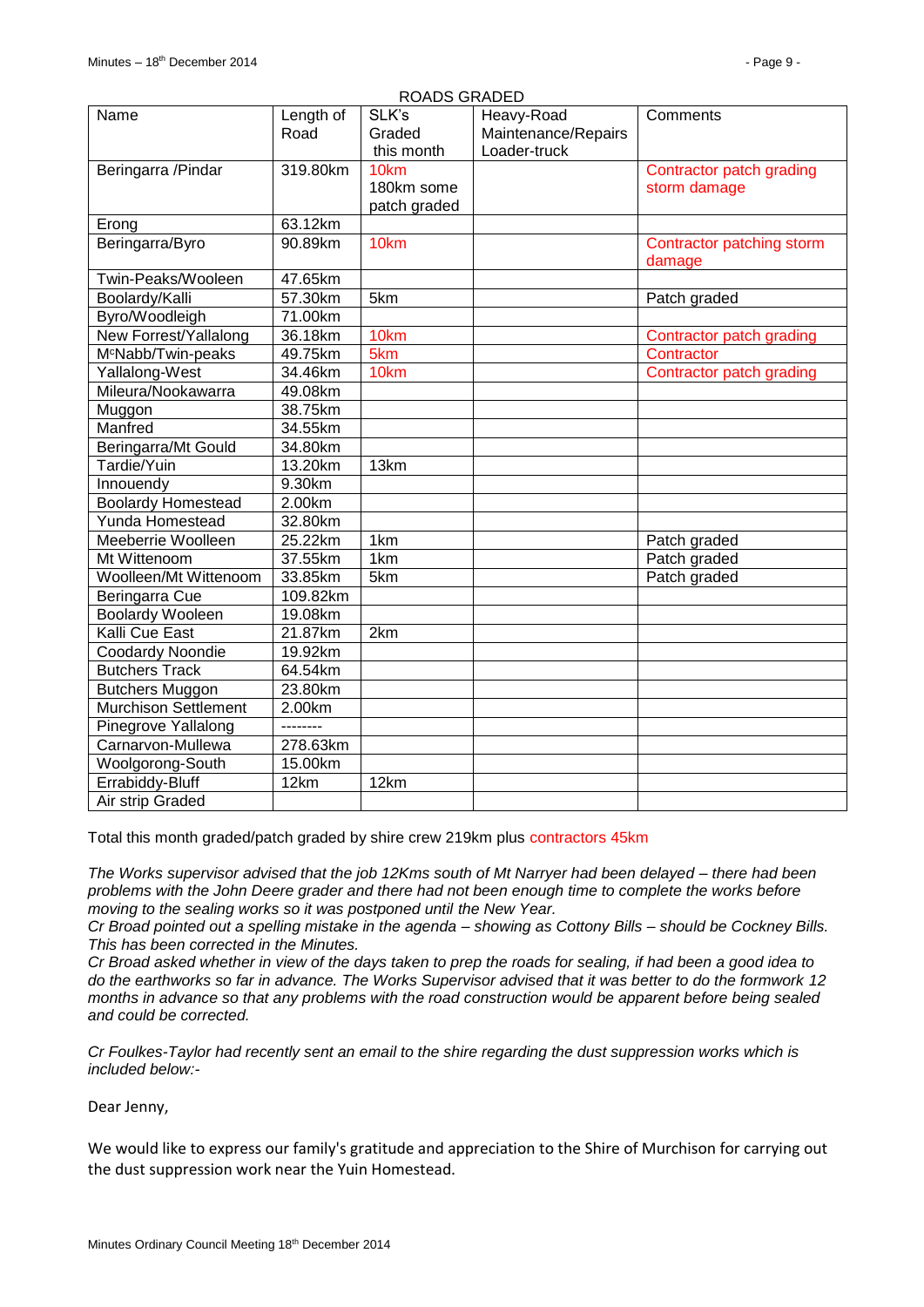Consistent flows of traffic to and from the MRO over the past several years, and prevailing easterly winds have led to quite a bit of dust around the place at different times.

Thanks to you and your staff for following the job through to completion, and not just allowing it to remain as a future works item.

Kind Regards

Emma and Rossco Foulkes-Taylor

*Cr Foulkes-Taylor asked whether the works had been rolled enough as feedback is saying that it is very noisy. The Works Supervisor said that it was given 12 passes in the rubber tyre roller which is per the*  specifications. Due to our low traffic volume it is better to give more rolling if possible but will become better *the more it is driven on.*

*Cr Squires asked whether we had checked the amount of aggregate delivered as we had been short. The CEO confirmed the correct amount had been supplied by Holcim but some of it had been small and the application rate may have been heavier to compensate for this.*

*Cr Squires suggested that Winchester might supply a more consistent quality of stone and this was something to bear in mind next time. The CEO reminded council that the only aggregate supplier to tender for these works had been Holcim. Next time will ensure we order more so we don't run out.*

#### **Recommendation:**

That the Work's Supervisor's report be accepted.

#### **Voting Requirements:**

Simple majority

| <b>Council Decision:</b><br><b>Moved: Councillor Williams</b> | <b>Seconded: Councillor Squires</b> |            |  |
|---------------------------------------------------------------|-------------------------------------|------------|--|
| That the Work's Supervisor's report be accepted.              |                                     |            |  |
| <b>Carried</b>                                                | For: $6$                            | Against: 0 |  |

*The Works Supervisor left the meeting at 9:55am*

# <span id="page-9-0"></span>**14. ANNOUNCEMENTS CONCERNING MEETINGS ATTENDED**

#### <span id="page-9-1"></span>**14.1 Shire President**

Nil – The Shire President has been on leave. He will be attending the next Country Reform Policy Forum on the 16<sup>th</sup> February 2015.

The Shire President would like to note the sad passing of Mrs Cathy Carpenter, wife of Ian Carpenter, Mayor of Geraldton and pass on the shire's condolences to the family on their loss.

#### <span id="page-9-2"></span>**14.2 Councillors**

Cr Williams – Nil

Cr Foulkes-Taylor- Attended the LCDC meeting, concessional loan information session and PGA meeting held on the 11<sup>th</sup> December at the Murchison Sports club. These meetings were not being attended in his capacity as a councillor but as a pastoralist of the shire.

Cr Squires – Had attended the same meetings as Cr Foulkes-Taylor. Cr Squires also wanted to record the fact that we now have bitumen from the settlement to Ballinyoo Bridge and have completed the first three dust suppression seals. This has been in the plans for some years and it was good to see it done.

Cr Whitmarsh – Attended the LCDC meeting, concessional loan information session and PGA meeting held on the 11th December at the Murchison Sports club.

LCDC- meeting confirmed that a previous discrepancy with the banks accounts has been sorted and the meeting saw the election of the office bearers.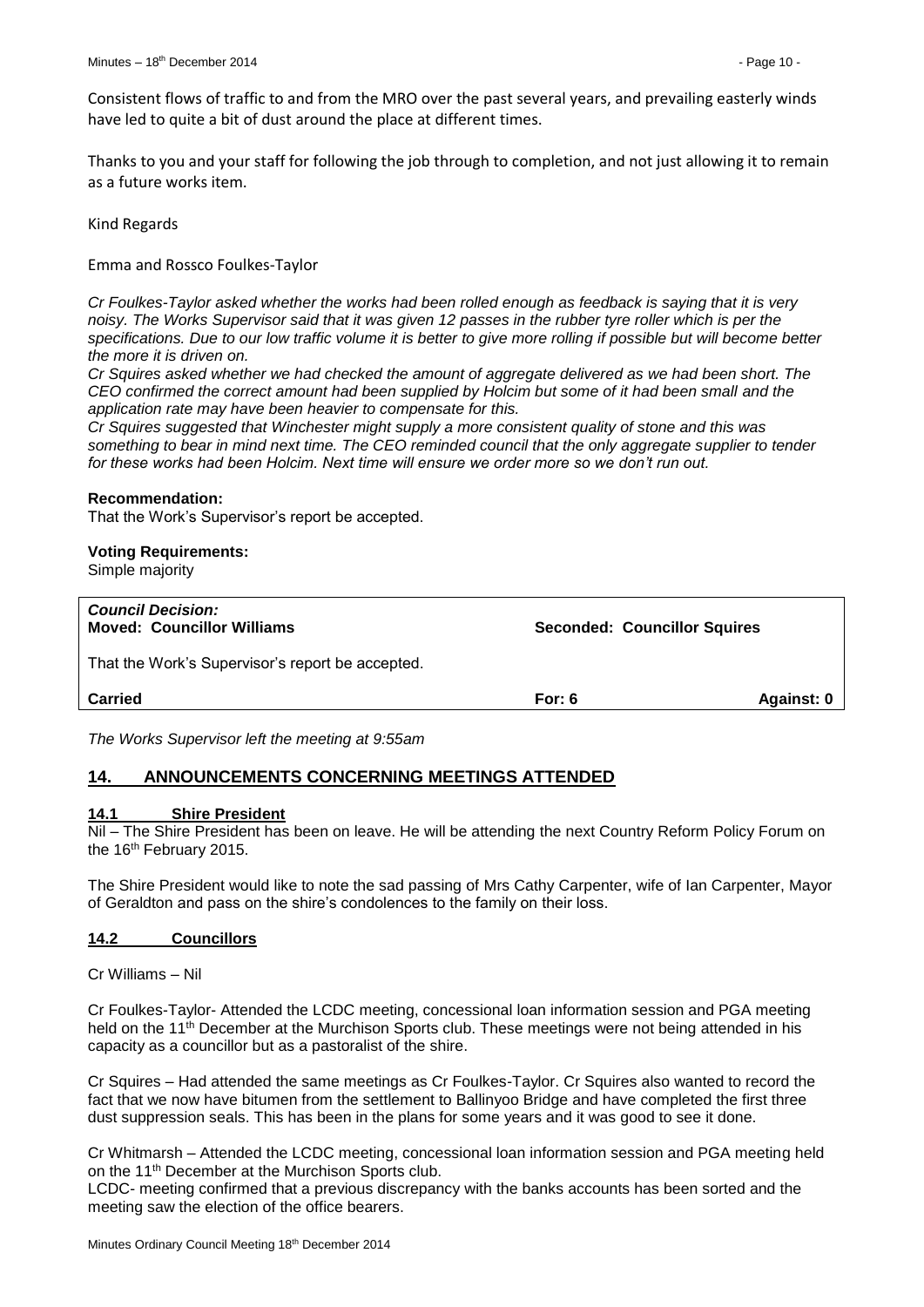Cr Foulkes-Taylor asked about funds (\$45K) in the account that was for WONS (Weeds of Natural Significance) and whether some of it could be used for road works to improve erosion by water shadow on the down-stream side. This could be done in conjunction with council to work together on the issue.

Andrew said that spraying under WONS is currently being done on Billabalong and he had checked and the money could not be used for roads only for WONS.

Cr Broad said he thought it would be a good idea to send out another reminder to stations re bunding of old roads. The CEO said this would be done.

President Halleen thanked Andrew for arranging for the concessional loan information session to be held at Murchison. Cr Foulkes-Taylor also thanked Andrew for organising the day.

Cr Squires said that the concessional loans were frustrating. Not many people taking it up as too hard to qualify.

Cr Williams said that he read the 5 eligibility criteria and failed on three: - first you have to have debt on the property, then you cannot have off farm assets over \$600k and you have to be in a BOM drought declared area. The loans sound good but are almost impossible to obtain.

Cr Broad – attended WALGA zone meeting (Cue Parliament) on the 28<sup>th</sup> November. The usual politicians were there and also Mr Troy Pickard now WALGA/ALGA President. First ALGA presidential report at Cue parliament.

Vince Catania stood with Minister Baston and said that we're all in this together and when country reform comes we will cross the floor to vote with the opposition against it.

Murray Criddle spoke on the Mid-West Blue Print and the vermin fence cell. He is convinced the vermin cell will go ahead as it has been one of the flagship projects of the MWDC.

Sandstone had proposed that the May meeting be held at their new administration centre in Sandstone but the vote was defeated. Jenny Hayley who has been the executive officer for the past few years is leaving and the President, Deputy President and CEO will be organising a replacement.

Cr Broad has also attended the WALGA state council meeting on the  $3<sup>rd</sup>$  December. The meeting had started with a strategic planning meeting which had been very good. One of the emerging issues was the fact that Mayor Pickard was now mayor of Joondalup, President of WALGA and President of ALGA. There was pressure being put on him to stand down from WALGA. This lead to a long discussion on the motion lasting some 1 % hours. In the end there was a division called after the motion, the first section congratulating him on being appointed ALGA president was passed but the second part – asking him to stand down as WALGA president was defeated, with those voting in favour being on record as such. The motion was never going to get up and Cr Broad is sure that Mayor Pickard is more than capable of handling all 3 jobs. The meeting was followed by the end of year dinner which incorporated the send-off for Nick Wood.

Cr Foulkes-Taylor said that he was staggered the motion had taken so long. He also asked why the request to hold the WALGA zone meeting (Cue Parliament) at Sandstone had failed.

*Cr Squires left the meeting at 10:20am*

*Cr Squires returned to the meeting at 10:21am*

Cr Broad said that whilst they could understand Sandstone wanting to showcase their new facilities they didn't want to set a precedent as tradition has always seen the meetings held in Cue.

President Halleen also said there were concerns that there might not be enough accommodation and the additional travel could put off some of the Geraldton people who attend.

Cr Broad then moved onto roadworks and commented that the works from Nookawarra south – Boolardy and around Milly Milly and touch ups at creeks done by Mahony grading had been well done and finished off the year well.

# <span id="page-10-0"></span>**15. REPORTS OF COMMITTEES & WORKING GROUPS**

#### <span id="page-10-1"></span>**15.1 Audit Committee – Risk Management Report by CEO**

The audit committee met earlier today to discuss the audit management letter and to receive a risk management report as required under regulation 17 of the Local Government (Audit) Regulations 1996. As part of that process the audit committee is to report to the council the results of that review and give a copy of the CEO's report to council.

Committee Resolution: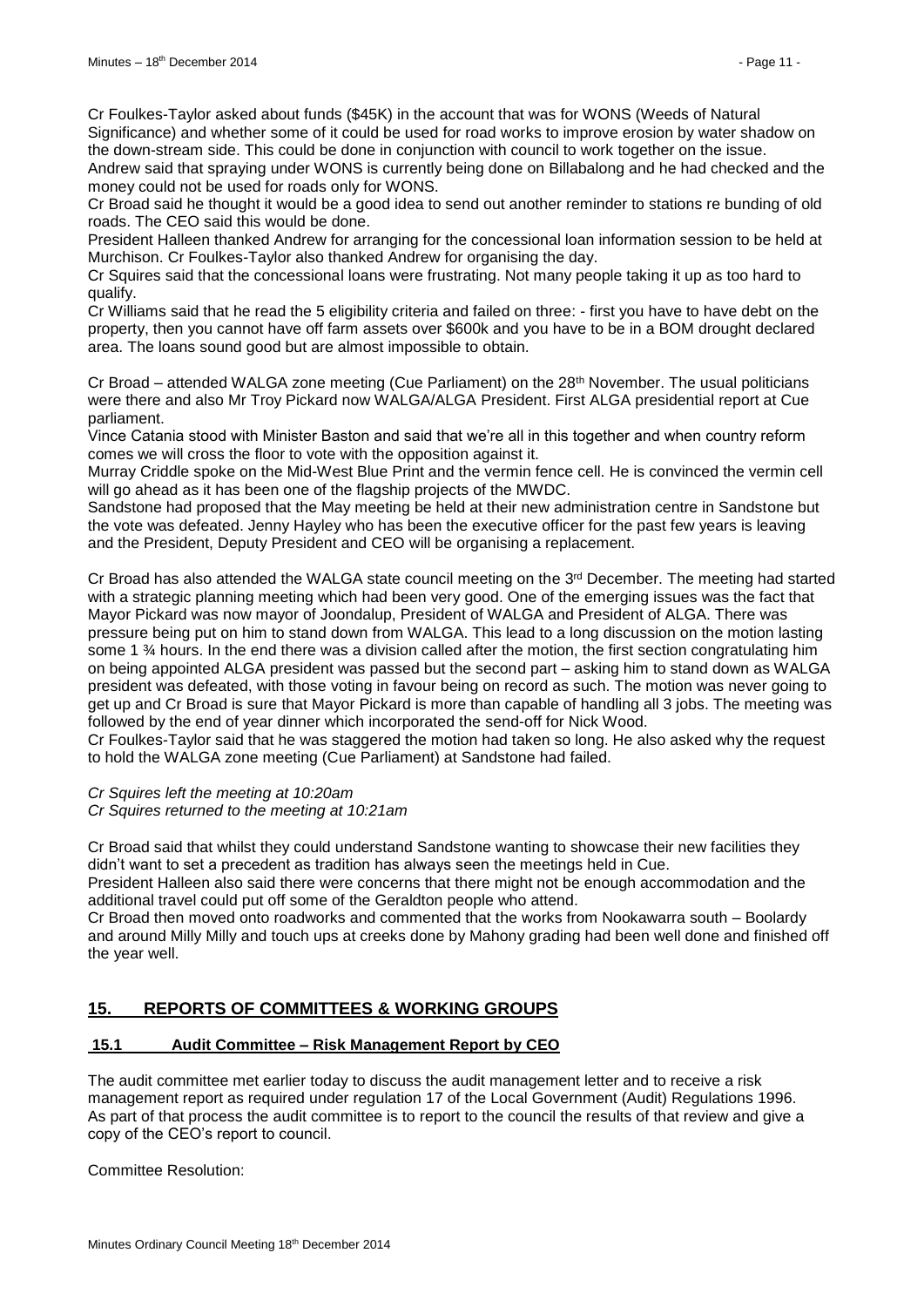| <b>Committee Decision:</b><br><b>Moved: Councillor Whitmarsh</b>                                                                                                                                                                                                     | Seconded: Councillor Foulkes-Taylor |            |
|----------------------------------------------------------------------------------------------------------------------------------------------------------------------------------------------------------------------------------------------------------------------|-------------------------------------|------------|
| That the audit committee accept the Risk Dashboard report as presented and present the report to council.<br>That the audit committee recommend to council that the Risk Management Policy as outlined within the Risk<br>Management Framework be adopted by council |                                     |            |
| <b>Carried</b>                                                                                                                                                                                                                                                       | For: $6$                            | Against: 0 |
| <b>Recommendation:</b><br>That Council accept the report from the audit committee.<br>That Council adopt the Risk Management Policy as outlined within the Risk Management Framework<br>document.<br><b>Voting Requirements:</b><br>Simple majority.                 |                                     |            |
| <b>Council Decision:</b><br>Moved: Councillor Whitmarsh                                                                                                                                                                                                              | Seconded: Councillor Foulkes-Taylor |            |
| That Council accept the report from the audit committee.<br>That Council adopt the Risk Management Policy as outlined within the Risk Management Framework<br>document.                                                                                              |                                     |            |
| <b>Carried</b>                                                                                                                                                                                                                                                       | For: $6$                            | Against: 0 |
| Council broke for morning tea at 10:25am                                                                                                                                                                                                                             |                                     |            |

*Council returned from morning tea at 10:40am Cr Squires did not return at 10:40am.*

*In view of the fact that Cr Squires was not available the president suggested a change to the order of the items to allow Cr Squires to be here for the finance items. There was general consensus on this and council moved to item 17.1*

#### <span id="page-11-0"></span>**16. FINANCE**

#### <span id="page-11-1"></span>**16.1 Financial Activity Statements to 30th November 2014**

Please see page 17

#### <span id="page-11-2"></span>**16.2 Accounts Paid during November 2014**

Please see page 18

#### <span id="page-11-3"></span>**17. DEVELOPMENT**

#### <span id="page-11-4"></span>**17.1 Regional Tourism Strategy**

| File:              | 13.10                                       |
|--------------------|---------------------------------------------|
| Author:            | Jenny Goodbourn- Chief Executive Officer    |
| Interest Declared: | No interest to disclose                     |
| Date:              | 18 <sup>th</sup> December 2014              |
| Attachments:       | Shire of Murchison Tourism Development Plan |
|                    | Murchison MOU                               |

#### **Matter for Consideration:**

To adopt the Upper Gascoyne Murchison Regional Tourism Plan.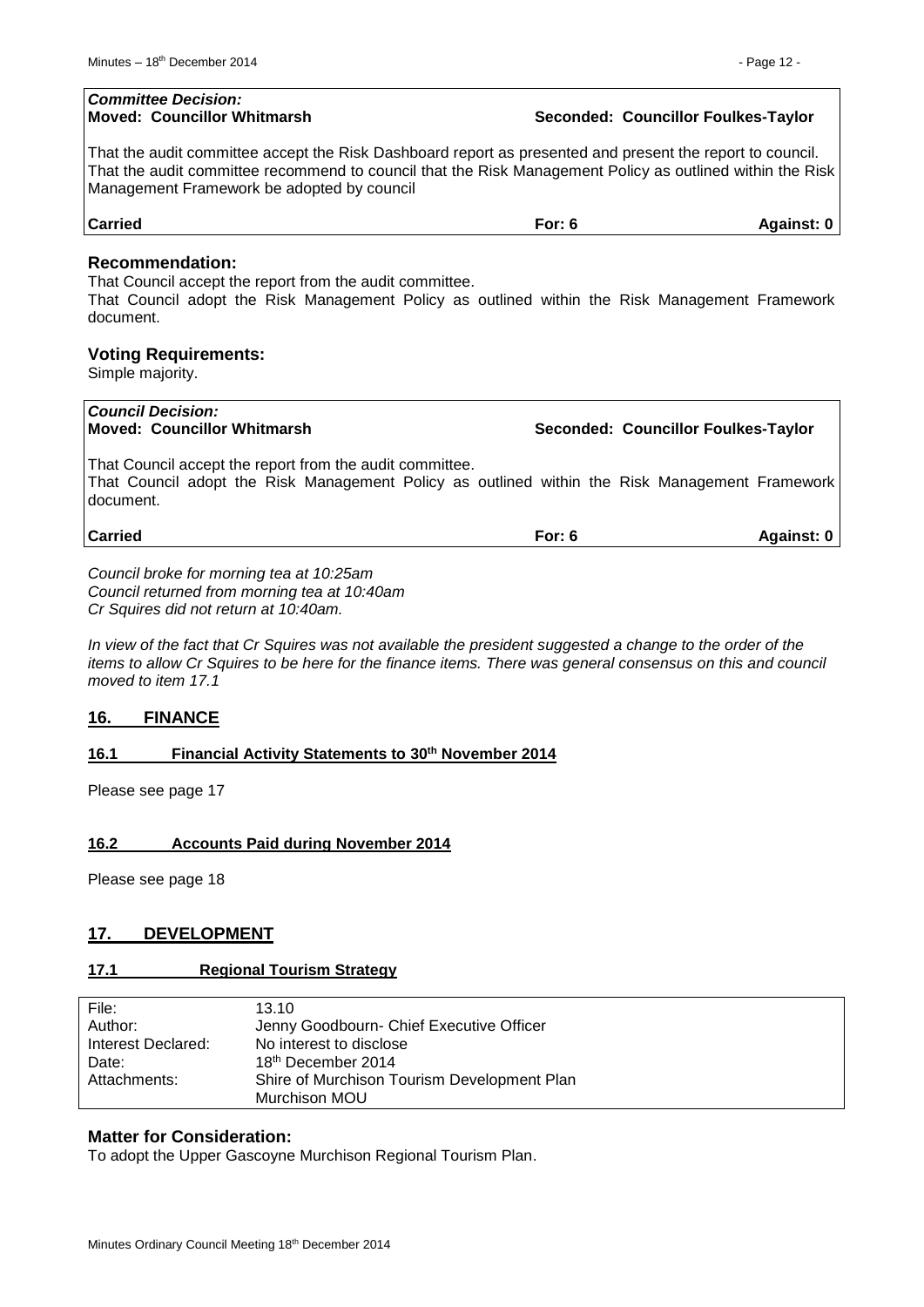#### **Background:**

In 2013 the Mid West Development Commission and Regional Development Australia in collaboration with the eighteen Shires across the Mid West commissioned a tourism development strategy for the Mid West. The Upper Gascoyne Murchison sub-region further required a collaborative approach to regional tourism development whilst also identifying actions to improve each Shire's tourism offering, capacity and appeal. Through desktop study, consultation, fieldwork and analysis a series of action plans were developed at a regional and shire level for the Upper Gascoyne Murchison (UGM). The UGM is a vast area of over 423,000km<sup>2</sup> and is host to a significant mining-pastoral sector. Tourism has been prevalent in the region for decades, however, the potential value of tourism as a 'supplementary' economic driver for the region has only recently been acknowledged. Similarly, the eight shires in the UGM have traditionally operated 'shirecentric' approaches to tourism, often competing with neighbouring shires, and tourism has evolved with a focus on local towns. To grow tourism visitation, stay and expenditure across the UGM it is necessary to address the gaps in capacity, service standards and marketing. This action plan outlines a series of initiatives to be implemented by the eight Shires overseen by the 'Murchison Executive Group' (MEG), coordinated at Shire level by staff and executives, with potential assistance of a regional tourism subcommittee and sub-contracted services where necessary. The action plans adopt a five year time frame (2015 to 2019).

## **Comment:**

The UGM is a vital tool in the tourism armoury; it is about coordinating a regional response to tourism development with sufficient room for individual local governments to implement their own strategies.

This strategy is underpinned by the Mid West Development Blue Print, Tourism 2020 (Australia's National Tourism Strategy), 2020 Tourism Strategy (WA Governments Tourism Strategy) and the Mid West Tourism Development Strategy.

From discussions with a variety of people it is concluded that collectively the Upper Gascoyne Murchison area has exceptional potential to develop a range of tourism products; however, individually we will struggle to have sufficient products to entice tourists away from the coastal strip. This document provides a pathway for regional co-operation, how well we work together is being examined as a future model for other Local Governments that may wish to cooperate collectively.

At the last MEG Meeting it was decided that 'Tourism' would be added to the agenda in order to maintain a strategic focus and ensure delivery of the action items contained within the strategy. A draft MOU has been developed to cover the commitment of the eight shires involved in the collaboration and this is also presented to council for their consideration.

*Cr Broad queried the number of accommodation facilities within the area which is stated as 37 on page one of the tourism strategy. The CEO advised this was the total for all eight shires. Cr Broad was surprised there were so many.*

#### **Statutory Environment:**

Nil

# **Sustainability Implications**

**Environmental**

There are no known significant environmental implications associated with this decision

**Economic** 

SCP – Focus Area One – Economic Development **- Tourism Development** 

*To promote and support a sustainable tourism industry in the Shire of Murchison* **Social**

There are no known significant social considerations associated with this decision

**Strategic Implications:** Nil

**Policy Implications:** Nil

**Financial Implications:** Nil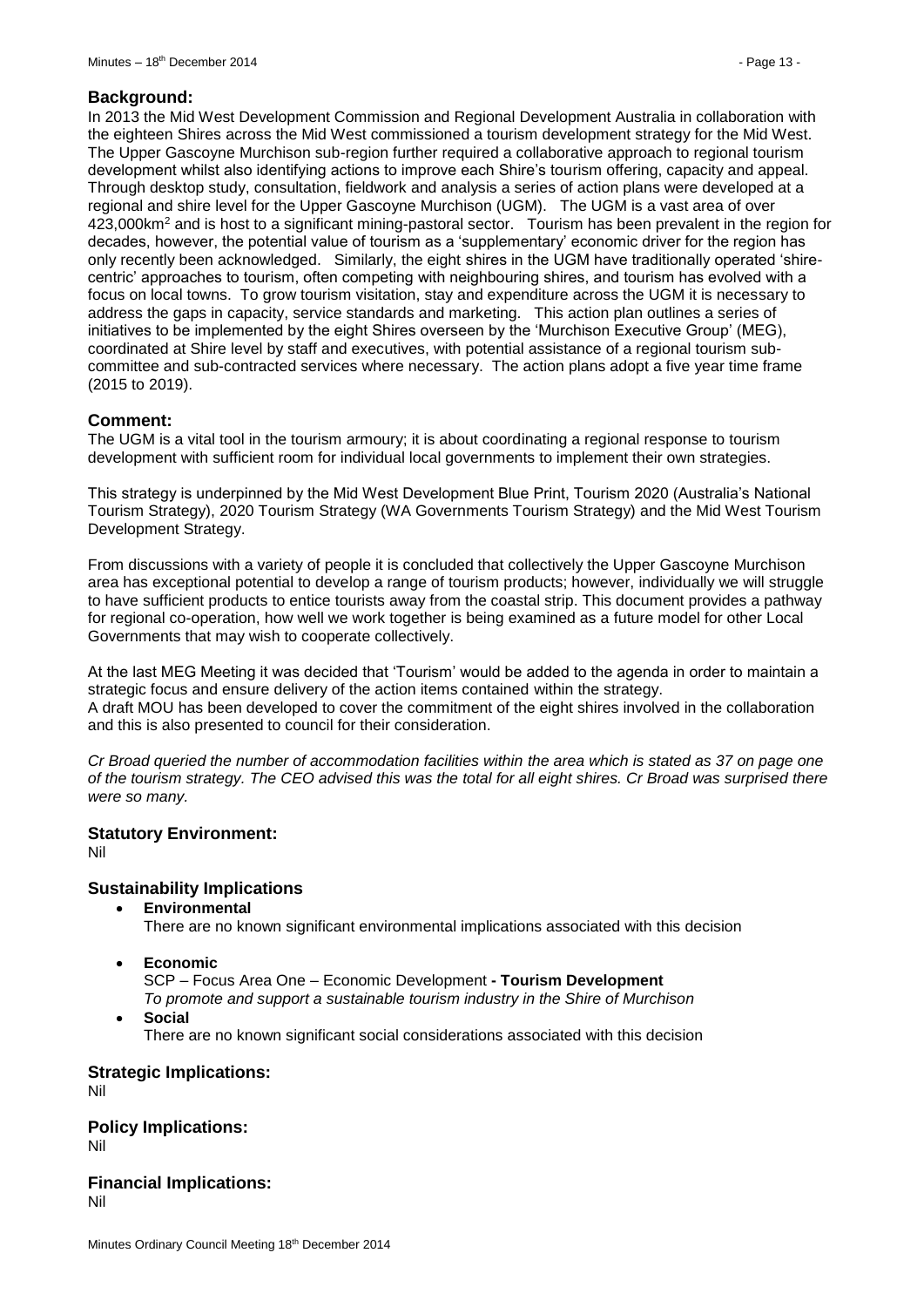#### **Consultation:**

Mid West Development Commission Peter Backshall Mid West Tourism Alliance Murchison Executive Group

#### **Recommendation:**

That Council adopt the Upper Gascoyne Murchison Tourism Development Strategy 2015-2019 and authorise the CEO to sign the MOU.

#### **Voting Requirements:**

Simple Majority

| <b>Council Decision:</b><br><b>Moved: Councillor Broad</b>                                                                       |          | Seconded: Councillor Williams |  |  |
|----------------------------------------------------------------------------------------------------------------------------------|----------|-------------------------------|--|--|
| That Council adopt the Upper Gascoyne Murchison Tourism Development Strategy 2015-2019 and<br>authorise the CEO to sign the MOU. |          |                               |  |  |
| <b>Carried</b>                                                                                                                   | For: $5$ | Against: 0                    |  |  |

*Cr Broad had declared an impartiality interest in this item and left the meeting at 10:47am*

#### <span id="page-13-0"></span>**17.2 Request to Build a Patio – 12A Kurara Way**

| File:              | 9.1                                      |
|--------------------|------------------------------------------|
| Author:            | Jenny Goodbourn- Chief Executive Officer |
| Interest Declared: | Cr Broad                                 |
| Date:              | 18 <sup>th</sup> December 2014           |
| Attachments:       | Patio                                    |
|                    |                                          |

#### **Matter for Consideration:**

Addition of a patio to 12B Kurara Way.

#### **Background:**

The verandah at 12B Kurara Way is very small and there is not much undercover area for entertaining.

#### **Comment:**

The current tenant of 12B Kurara Way, Stuart Broad, has approached the shire to ask if he can build a patio behind the existing car port. He is happy to provide the material and labour himself if the application is approved. The materials used would match in with the current house and it would be built to a good standard. A proposed plan forms an attachment to this item.

In May 2013 council approved a similar request for the tenants at 12A and the resulting patio has greatly improved the entertaining area of the building and fitted into the aesthetics of the property well. This patio could be approved in the same way – subject to inspection and sign off by the CEO.

#### **Statutory Environment:**

Nil

#### **Sustainability Implications:**

- **Environmental**
- There are no known significant environmental implications associated with this decision **Economic**
	- There are no known significant economic implications associated with this decision
- **Social**

There are no known significant social considerations associated with this decision

#### **Strategic Implications:**

Nil.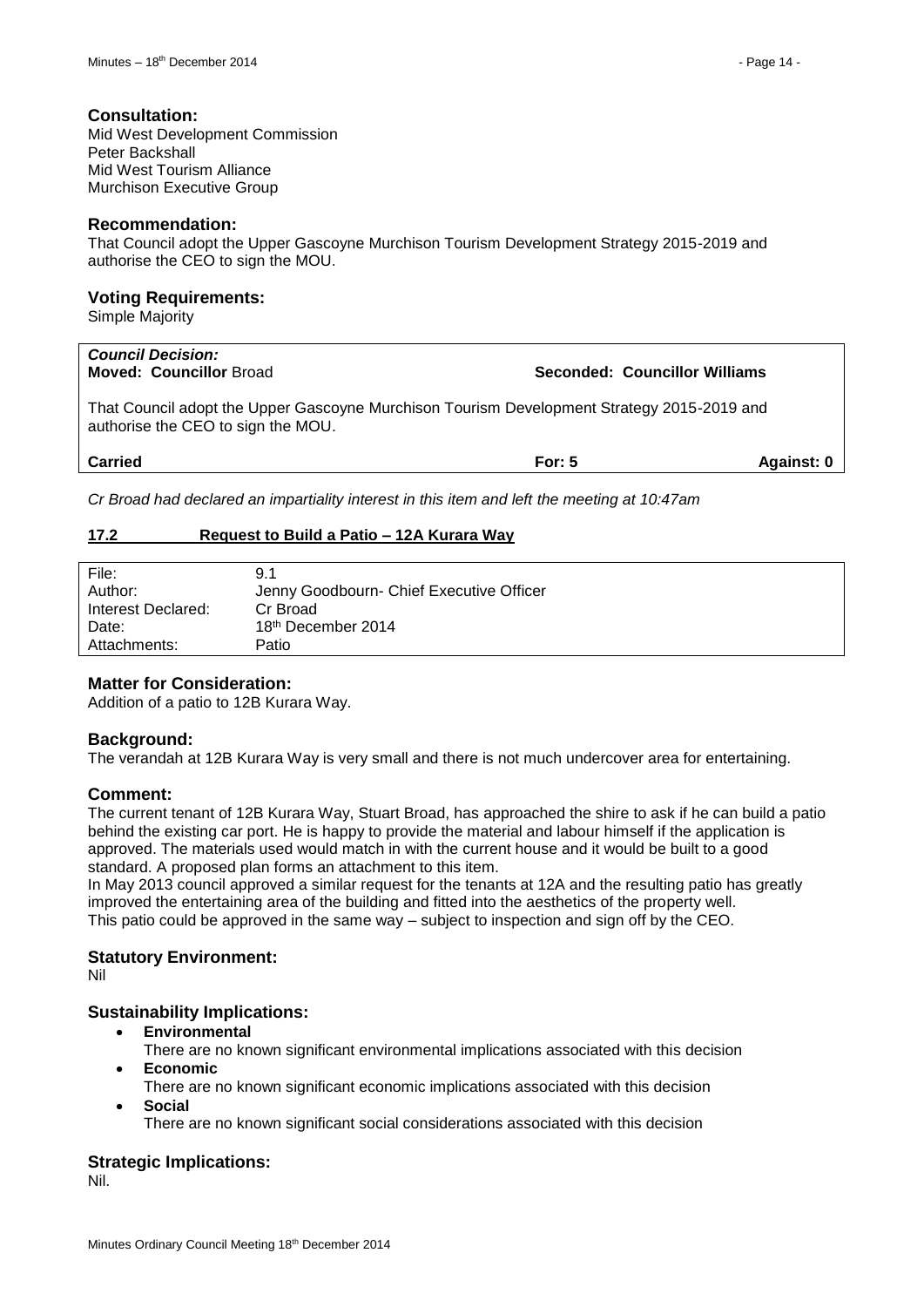# **Policy Implications:**

Nil

#### **Financial Implications:** Nil

#### **Consultation:**

Nil

#### **Recommendation:**

That the shire approves the application for a patio to be built at 12B Kurara Way subject to satisfactory inspection and sign off by the CEO.

## **Voting Requirements:**

Simple Majority

| <b>Council Decision:</b><br><b>Moved: Councillor Williams</b>                                                                                    | Seconded: Councillor Whitmarsh |            |
|--------------------------------------------------------------------------------------------------------------------------------------------------|--------------------------------|------------|
| That the shire approves the application for a patio to be built at 12B Kurara Way subject to satisfactory<br>inspection and sign off by the CEO. |                                |            |
| <b>Carried</b>                                                                                                                                   | For: $4$                       | Against: 0 |
|                                                                                                                                                  |                                |            |

*Cr Broad returned to the meeting at 10.48am*

# <span id="page-14-0"></span>**18. ADMINISTRATION**

#### <span id="page-14-1"></span>**18.1 Local Government Master Lending Agreement**

| File:              | 2.3                                           |
|--------------------|-----------------------------------------------|
| Author:            | Jenny Goodbourn- Chief Executive Officer      |
| Interest Declared: | No interest to disclose                       |
| Date:              | 18 <sup>th</sup> December 2014                |
| Attachments:       | Nil - Agreement will be tabled at the meeting |

#### **Matter for Consideration:**

Execution of the Local Government Master Lending Agreement.

#### **Background:**

The WA Treasury Corporation is implementing a Master Lending Agreement for local governments. The new LGMLA has been developed to incorporate the recently introduced Commonwealth Government's personal Property Security Act 2009 (PPSA) and to improve the efficiency of the lending processes to local governments. The LGMLA has been reviewed by the State Solicitor's Office and the Department of Local Government.

#### **Comment:**

The Shire of Murchison currently has no outstanding loans with WATC. However, WATC's preference is for the shire to have executed the LGMLA to reduce any possible delays should we need to approach WATC for funding in the future.

The LGMLA will incorporate all future borrowings under the one agreement therefore removing the need for individual loan agreements to be executed under seal each time loan funds are advanced by WATC. In October a draft LGMLA was sent to the CEO and we were asked to supply wording for the sealing clause and to provide details of any charge, mortgage, pledge or lien that we had.

A final copy has now been received. For the LGMLA to be effective it needs to be executed under the Common Seal as authorised by a resolution of council.

*Cr Foulkes-Taylor said that financial details would need to updated annually to remain current. The CEO advised that should council want to utilise the lending agreement they would be asked to send current financials at that time.*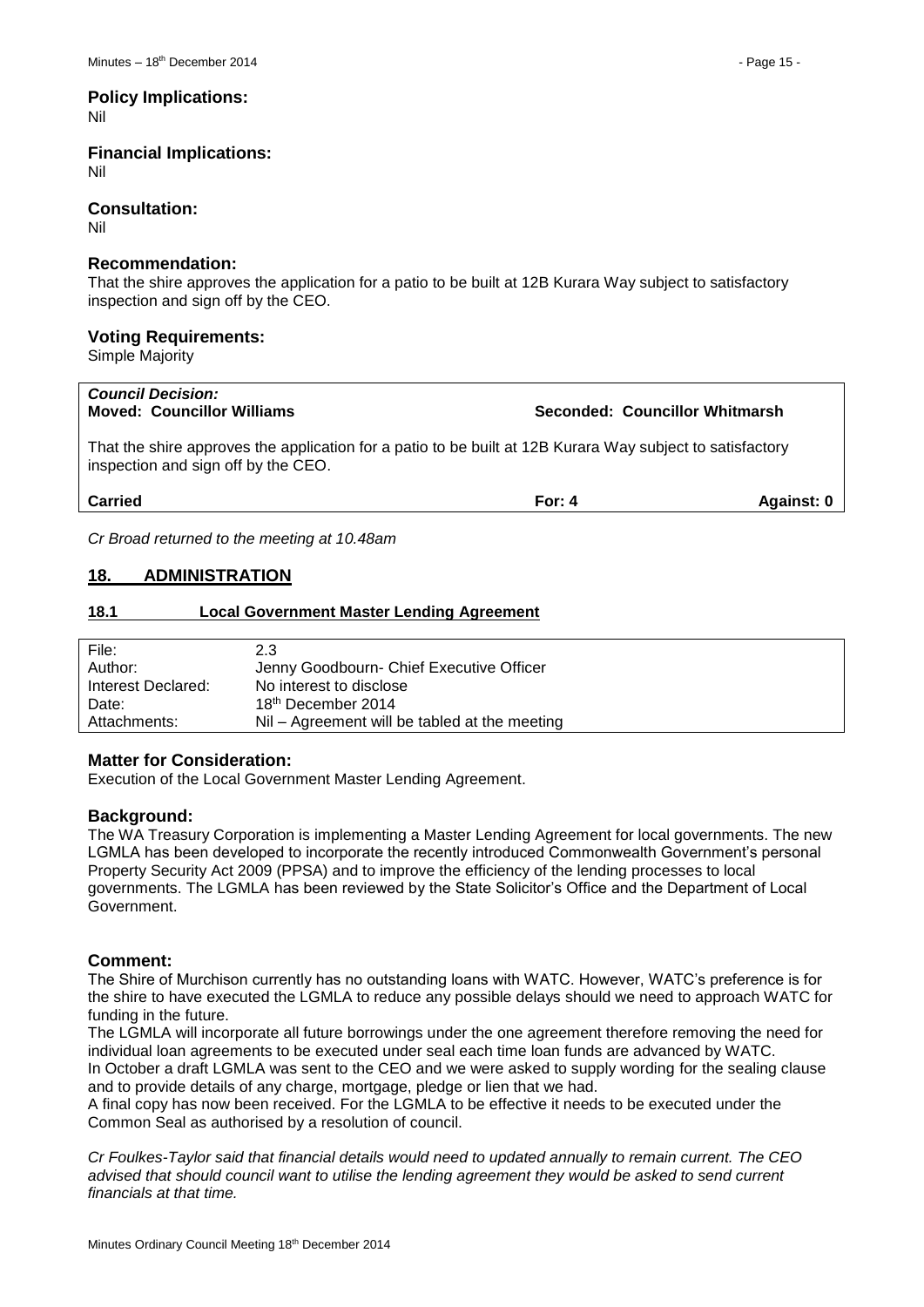#### **Statutory Environment:**

Local Government Act 1995 s 6.20 – power to borrow; s6.21 – restrictions on borrowings.

#### **Sustainability Implications:**

- **Environmental**
- There are no known significant environmental implications associated with this decision
- **Economic** 
	- There are no known significant economic implications associated with this decision
- **Social**
	- There are no known significant social considerations associated with this decision

### **Strategic Implications:**

Nil

**Policy Implications:**

Nil

**Financial Implications:** Nil

**Consultation:**

Nil

# **Recommendation:**

The Shire of Murchison resolves:

- 1. That the Shire of Murchison enters into a Master Lending Agreement with Western Australian Treasury Corporation as per the document tabled at this meeting.
- 2. To approve the affixation of the Common Seal of the Shire of Murchison to the said Master Lending Agreement in the presence of the President and the Chief Executive Officer of the Shire of Murchison, each of whom shall sign the document to attest the affixation of the Common Seal thereto; and
- 3. That the Chief Executive Officer of the Shire of Murchison from time to time is authorised to sign schedule documents under the Master Lending Agreement and or to give instructions thereunder on behalf of the Shire of Murchison.

#### **Voting Requirements:**

Simple Majority

#### *Council Decision:* **Moved: Councillor Foulkes-Taylor Seconded: Councillor Whitmarsh**

The Shire of Murchison resolves:

1. That the Shire of Murchison enters into a Master lending Agreement with the Western Australian Treasury Corporation as per the document tabled at this meeting.

2. To approve the affixation of the Common Seal of the Shire of Murchison to the said Master Lending Agreement in the presence of the President and the Chief Executive Officer of the Shire of Murchison, each of whom shall sign the document to attest the affixation of the Common Seal thereto; and

3. That the Chief executive Officer of the Shire of Murchison from time to time is authorised to sign schedule documents under the Master Lending Agreement and or to give instructions thereunder on behalf of the Shire of Murchison.

| <b>Carried</b> | <b>For: 5</b> | Against: 0 |
|----------------|---------------|------------|
|                |               |            |

*The meeting was adjourned at 10:50am to allow Cr Squires to return President Halleen left the meeting at 10:50am President Halleen returned to the meeting at 10:52am Cr Squires returned to the meeting at 10:55am The meeting resumed at 10:55am*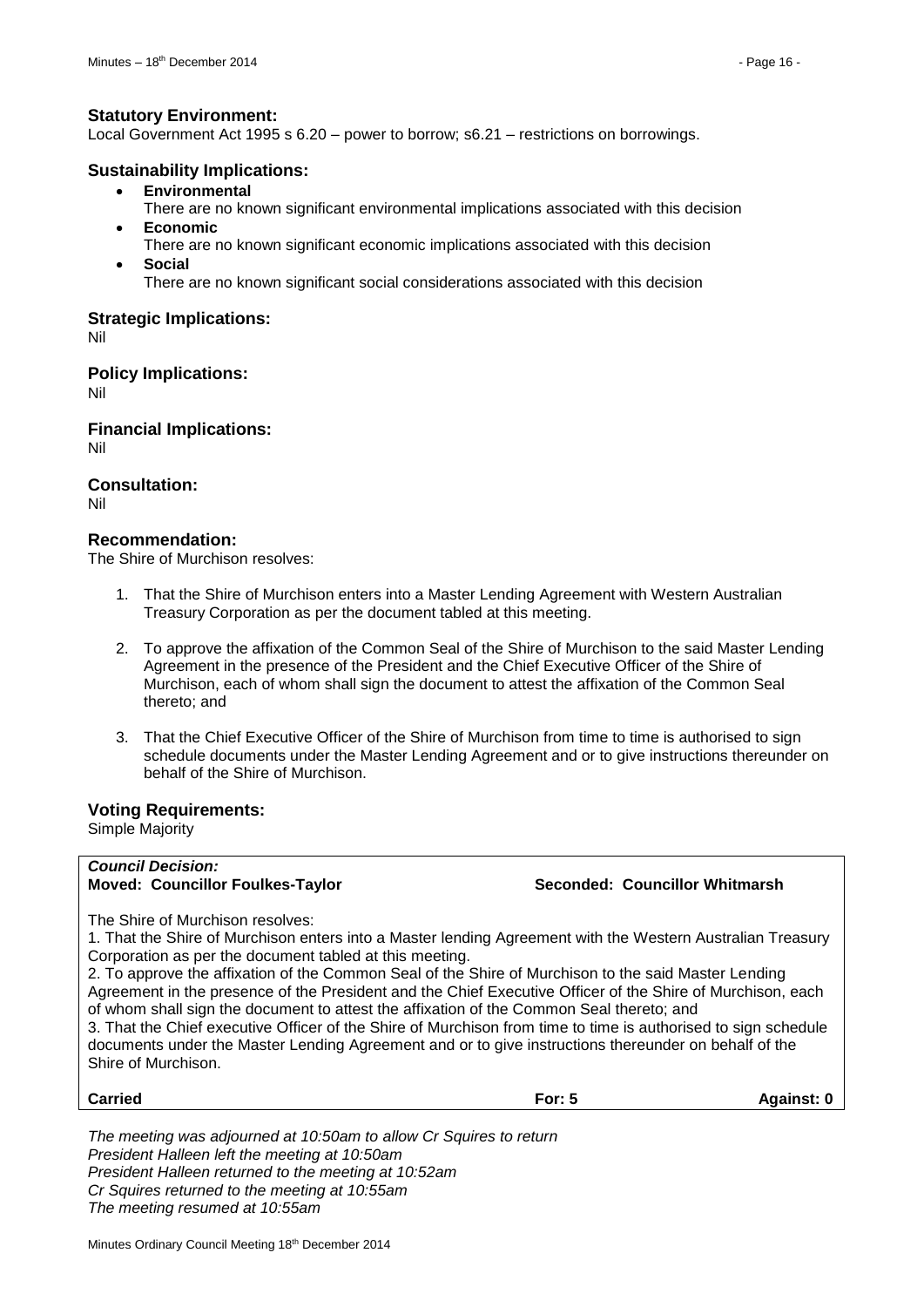*President Halleen advised Cr Squires that the order of business had been altered and we were now going back to the finance items.*

## <span id="page-16-0"></span>**16. FINANCE**

#### <span id="page-16-1"></span>**16.1 Financial Activity Statements to 30 th November 2014**

| File:              | 2.2                                                             |
|--------------------|-----------------------------------------------------------------|
| Author:            | Candice Smith - Senior Finance Officer                          |
| Interest Declared: | No interest to disclose                                         |
| Date:              | 12 <sup>th</sup> December 2014                                  |
| Attachments:       | Financial Activity Statements for 1 month to 30th November 2014 |
|                    | <b>Balance Sheet</b>                                            |
|                    | Income Statement by Program Summary                             |
|                    | Income Statement by Nature & Type                               |
|                    | Income Statement by Program Detailed                            |
|                    |                                                                 |

#### **Matter for Consideration:**

Council to consider adopting the Monthly Financial Statements for November 2014.

#### **Background:**

The Local Government (Financial Management) Regulations 1996. Regulation 34 requires that local government report on a monthly basis and prescribes what is required to be reported.

#### **Comment:**

The Current Position at 30 November 2014 is a deficit of (\$536.00)

| Add Operating Revenues down              | (2,923,362) |
|------------------------------------------|-------------|
| Add Operating Expenditure down           | 2,156,361   |
| Less Funding Balance Adjustment          | (50, 748)   |
| Less Capital Revenue down                | 253,500     |
| Add Capital Expenditure down             | 608,502     |
| Less Rate Revenue down                   | 5,558       |
| <b>Opening Funding Surplus (Deficit)</b> | (50, 347)   |
|                                          | (536        |

In accordance with Council Policy 5.2.1, authorising the CEO to invest funds surplus to immediate operating needs and Regulation 19c of the Local Government (Financial Management) Regulations, 2 Term Deposits matured in November and have been renewed for another 3 months. This interest rate for the Beringarra-Cue Road has been amended to reflect the correct rate:

| Beringarra- Cue Road Reserve TD | \$3,531,406.03 @ 3.49% Maturity 27/12/2014 |
|---------------------------------|--------------------------------------------|
| Crosslands MCF Term Deposit     | \$ 300,000.00 @ 3.40% Maturity 27/02/2015  |
| Ballinyoo Bridge                | \$3,500,000.00 @ 3.40% Maturity 27/02/2015 |

*Candice Smith, SFO, clarified the term deposit interest rates and what had happened at the bank with the last roll over. She confirmed the rate had been backdated to the date of the start of the term deposit. There was general discussion on the available rates and the fact that short terms – 3 months – are offering better rates than longer term.*

*Cr Squires asked questions regarding the under expenditure in governance and transport income and expenditure. The governance expenditure is mainly to do with timing for the new accounting software, audit fees, and building maintenance which have not yet been expended.*

*The transport is being affected by the flood damage works with \$1.3m pay to sub-contractors for works undertaken but no recoups received during July-November. The first three claims have been authorised and money received from WANDDRA during December.*

*Cr Foulkes-Taylor queried the balance in oils & gasses of \$17,873. There had been some bulk purchases in November to ensure we have sufficient on hand for the mechanic over the Christmas/New year when he will be servicing all plant and machinery.*

*The CEO ran through changes to the reserve report on page 16 of the financial report. UHY have made a mistake with note 8 – including reserve transfers to and from the Ballinyoo Bridge (\$400,000 in and \$378,000 out). This is incorrect as these figures are part of the plant reserve transfers and should be included in that line. Transfers to plant reserves should be \$516,855 and out of plant reserve \$513,500 per the budget.*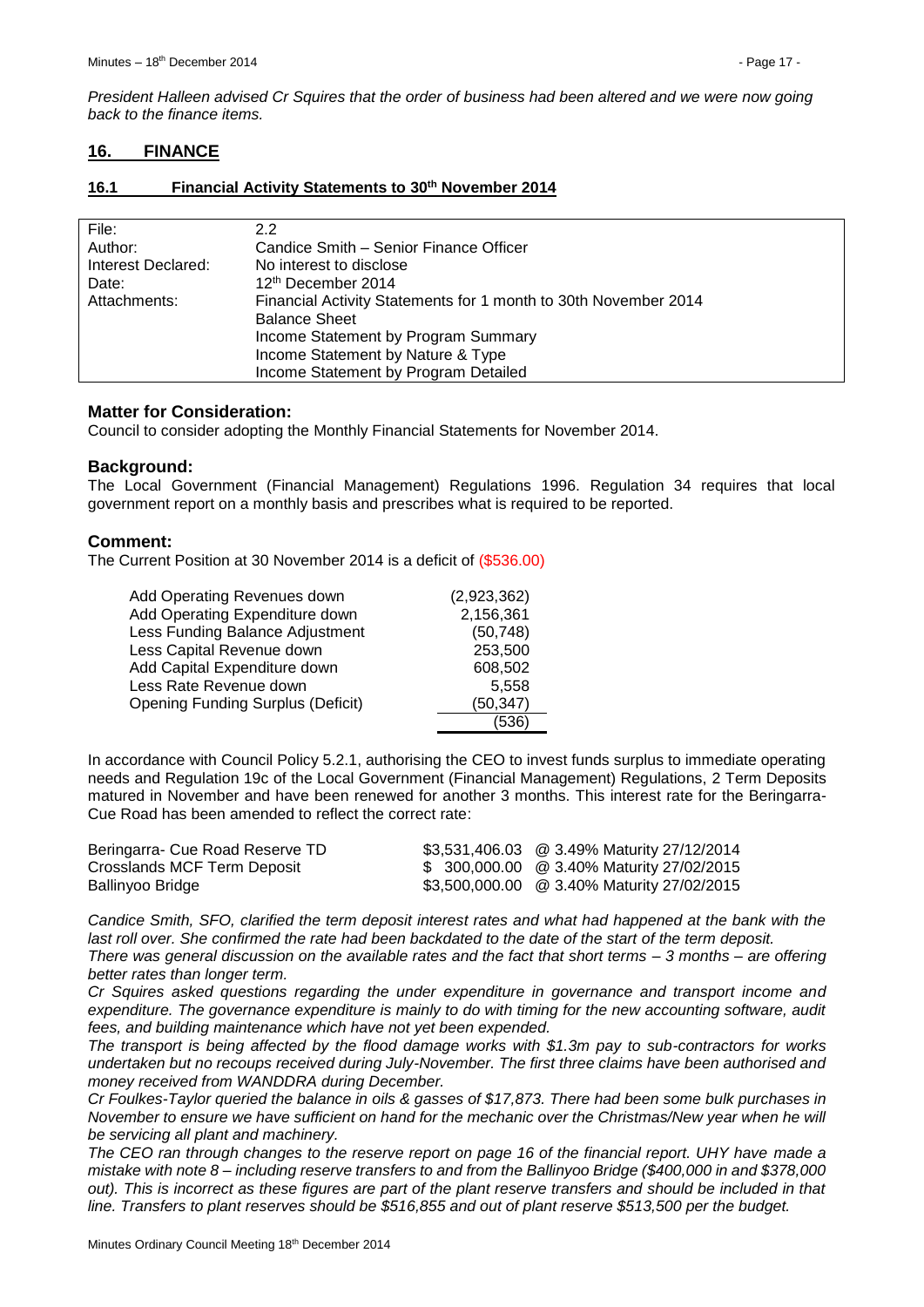#### **Statutory Environment:**

Local Government Act 1995

Section 6.4–Specifies that a local government is to prepare "such other financial reports" as is prescribed.

Local Government (Financial Management) Regulations 1996 Regulation 34 states:

> (1) A local government is to prepare each month a statement of financial activity reporting on the sources and applications of funds, as set out in the annual budget under regulation 22(1)(d) for that month in the following detail:

(a) Annual budget estimates, taking into account any expenditure incurred for an additional purpose under section 6.8(1) (b) or (c);

(b) Budget estimates to the end of month to which the statement relates;

(c) Actual amounts of expenditure, revenue and income to the end of the month to which the statement relates;

(d) Material variances between the comparable amounts referred to in paragraphs (b) and (e) The net current assets at the end of the month to which the statement relates.

#### **Strategic Implications:**

Nil.

#### **Policy Implications:**

Nil.

#### **Budget/Financial Implications:**

Reports showing year to date financial performance allow monitoring of actual expenditure, revenue and overall results against budget targets.

#### **Sustainability Implications:**

- **Environmental:**
	- There are no known significant environmental considerations
- **Economic:** There are no known significant economic considerations
- **Social:** There are no known significant considerations

#### **Consultation:**

UHY Haines Norton

#### **Recommendation:**

That Council adopt the financial statements for the period ending 30th November 2014 as attached.

#### **Voting Requirements:**

Simple majority.

# *Council Decision:*

**Moved: Councillor Broad Seconded: Councillor Squires**

That Council adopt the financial statements for the period ending 30th November 2014 as attached

**Carried For: 6 Against: 0**

#### <span id="page-17-0"></span>**16.2 Accounts Paid during November 2014**

| File:              |                                        |
|--------------------|----------------------------------------|
| Author:            | Candice Smith – Senior Finance Officer |
| Interest Declared: | No interest to disclose                |
| Date:              | 12 <sup>th</sup> December 2014         |
| Attachments:       | EFT & Cheque Details for November 2014 |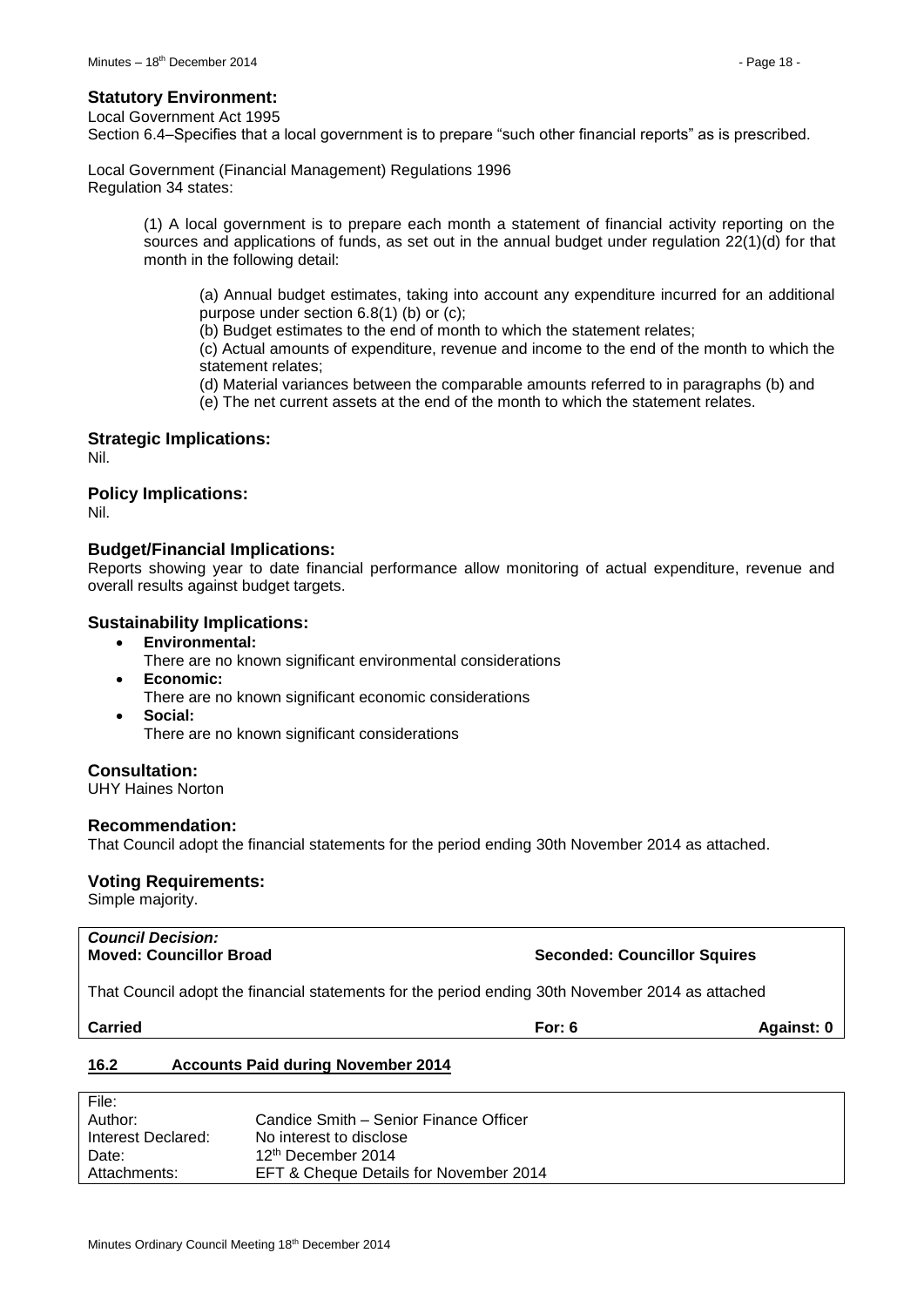### **Matter for Consideration:**

Authorisation of accounts paid during the month of November 2014.

## **Background:**

Accounts paid are required to be submitted each month.

#### **Statutory Environment:**

Local Government (Financial Management) Regulations 1996 Reg 13(1)–Requires that where the Chief Executive Officer has delegated power to make payments from the Municipal or Trust funds a list of accounts paid is to be prepared each month.

## **Comment:**

Payments made during the month of November as per attached schedule

*Cr Squires queried the payment to RJ Collins showing as 120 hours and 12.5 days Ute hire. This has been checked and it is for 220 hours – not 120 hours.*

*Cr Williams queried the bill for The Cott Family Trust of \$117,873.63. This was a larger amount than usual but covered two invoices which included 37,562 litres of diesel for the depot, 25,350 litres of diesel for the roadhouse, 8,800 litres of ULP for the roadhouse and \$2,500 freight for transportation of the new tanks. The amounts for the roadhouse were higher as they were to fill the new tanks that had been installed. Other queries included the \$5,006.50 to the roadhouse for meals and accommodation. This covered several* 

*contractors including the Petro industrial guys, excavator driver, Crowe Electrical, ML Communications and 2VNet – all of whom had been working on shire projects during November.*

*Cr Foulkes-Taylor queried the payment to Milly Milly Pastoral of \$7,524.00. This was part of the flood damage works – originally the fuel tanker was on the ground but it needed to be on a trailer so it could be moved around. Michael Thurkle was approached but did not have a float and prime mover available so Simon was asked.*

*Cr Squires queried the \$10,408 to 2VNet. This was completion of the server and covered the travel to and from the shire and the installation and configuration of the server on site. This was per their quote and the project has come in within budget.*

*Cr Foulkes-Taylor queried the payment to BG&E as the Ballinyoo Bridge money is in a separate account. The CEO confirmed the money is being held separately for ease of acquittal – any time an invoice is paid the money is transferred from the bridge account to the municipal account. As is shown with this payment of \$6,409.98 (net of GST) being transferred in the list of intra account transfers.*

*Candice Smith, SFO, had come to the meeting with copies of some of the larger payments that she thought might be queried and Cr Squires thanked her for preparing this so that questions could be answered.*

# **Strategic Implications:**

None

#### **Policy Implications:**

None

# **Budget/Financial Implications:**

Payment from the Municipal and Trust Bank Accounts.

#### **Sustainability Implications:**

- **Environmental:**
	- There are no known significant environmental considerations
- **Economic:** There are no known significant economic considerations
- **Social:** There are no known significant considerations

# **Consultation:**

Haines Norton

## **Recommendation:**

That the accounts as per the attached Schedule presented to this meeting totalling \$1,874,723.76 which includes \$759,909.50 of intra account transfers, be passed for payment/endorsed by Council.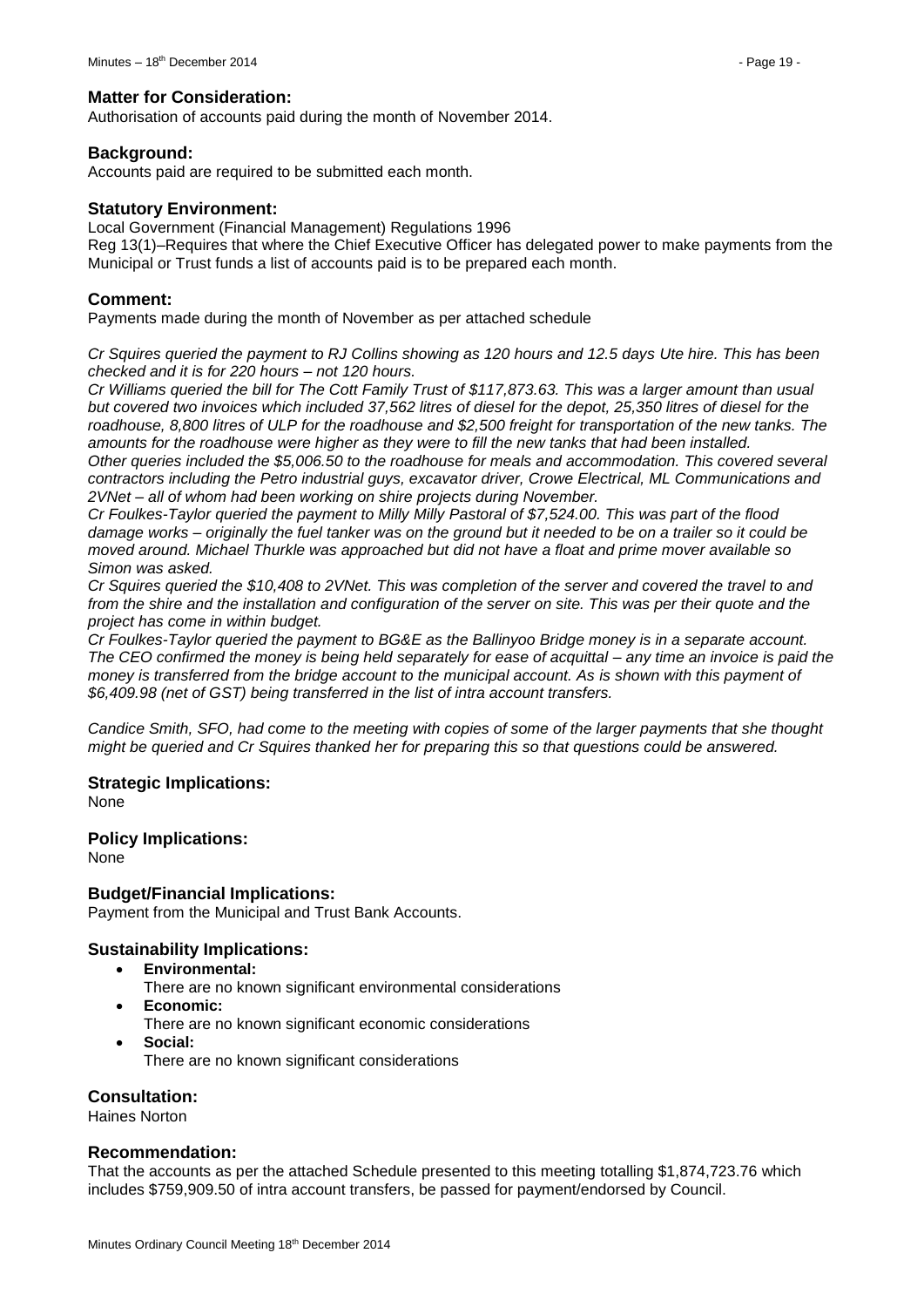Simple majority

# *Council Decision:*

**Moved: Councillor Broad Seconded: Councillor Squires**

That the accounts as per the attached Schedule presented to this meeting totalling \$1,874,723.76 which includes \$759,909.50 of intra account transfers, be passed for payment/endorsed by Council

**Carried For: 6 Against: 0**

# <span id="page-19-0"></span>**17. DEVELOPMENT**

# <span id="page-19-1"></span>**17.1 Regional Tourism Strategy**

Item already dealt with – please see page 12

# <span id="page-19-2"></span>**17.2 Request to Build a Patio – 12A Kurara Way**

Item already dealt with – please see page 13

# <span id="page-19-3"></span>**18. ADMINISTRATION**

## <span id="page-19-4"></span>**18.1 Local Government Master Lending Agreement**

Item already dealt with – please see page 14

# <span id="page-19-5"></span>**19. NOTICE OF MOTION**

Nil

# <span id="page-19-6"></span>**20. CEO ACTIVITY REPORT**

| Date                      | <b>Activity</b>                                                                           |
|---------------------------|-------------------------------------------------------------------------------------------|
|                           |                                                                                           |
| 24 <sup>th</sup> November | <b>MEG Meeting at Wooleen</b>                                                             |
| 27 <sup>th</sup> November | Discussion with Michael Britton regarding visit from Minister Redman on the 3rd December. |
|                           | Visit subsequently cancelled due to Minister's brother passing away.                      |
| 1 <sup>st</sup> December  | Discussion with works supervisor regarding staffing issues                                |
| 1 <sup>st</sup> December  | Meeting with John & Steve - EMC - went over works carried out at settlement.              |
| 1 <sup>st</sup> December  | Discussion with Fleetwood Homes and Phil Swain regarding need for a Feature Survey with   |
|                           | levels as well as a Geotechnical report for the new accommodation and laundry buildings   |
| 3rd December              | Discussion with Ian Hudson regarding tender preparation for Ballinyoo Bridge              |
| 4 <sup>th</sup> December  | CEO in Geraldton for follow-up specialist appointment after knee operation                |
| 5 <sup>th</sup> December  | Discussion with Robyn Duncan regarding flood damage claim and inclusion of bores          |
| 8 <sup>th</sup> December  | Spoke with Sarah of IT Vision regarding software implementation project                   |
| 9 <sup>th</sup> December  | BG&E preparing tender documents for bridge and have been engaged to carry out the         |
|                           | assessment of tenders received.                                                           |
| 10 <sup>th</sup> December | Discussion with Gavin Treasure MWDC re Ballinyoo Bridge and Murchison Vermin Cell         |
| 11 <sup>th</sup> December | LCDC, Concessional Loan Info Session & PGA meeting at settlement. CEO unable to attend    |
|                           | due to time constraints.                                                                  |
| 12 <sup>th</sup> December | CEO in Geraldton - dentist                                                                |
| 16 <sup>th</sup> December | Staff annual reviews in conjunction with Works Supervisor                                 |
| 16 <sup>th</sup> December | Murchison Synergy Software Implementation Project Meeting via teleconference              |
| 17 <sup>th</sup> December | Staff review - Sharon Wundenberg                                                          |

*The CEO went over work with BG& E – tender documents to be here by Friday for advertising next week – closing around the end of January for presentation to council at the February or March meeting for decision. CEO also gave an update to changes to WANDDRA funding – test case re bores being claimable as they were last time.*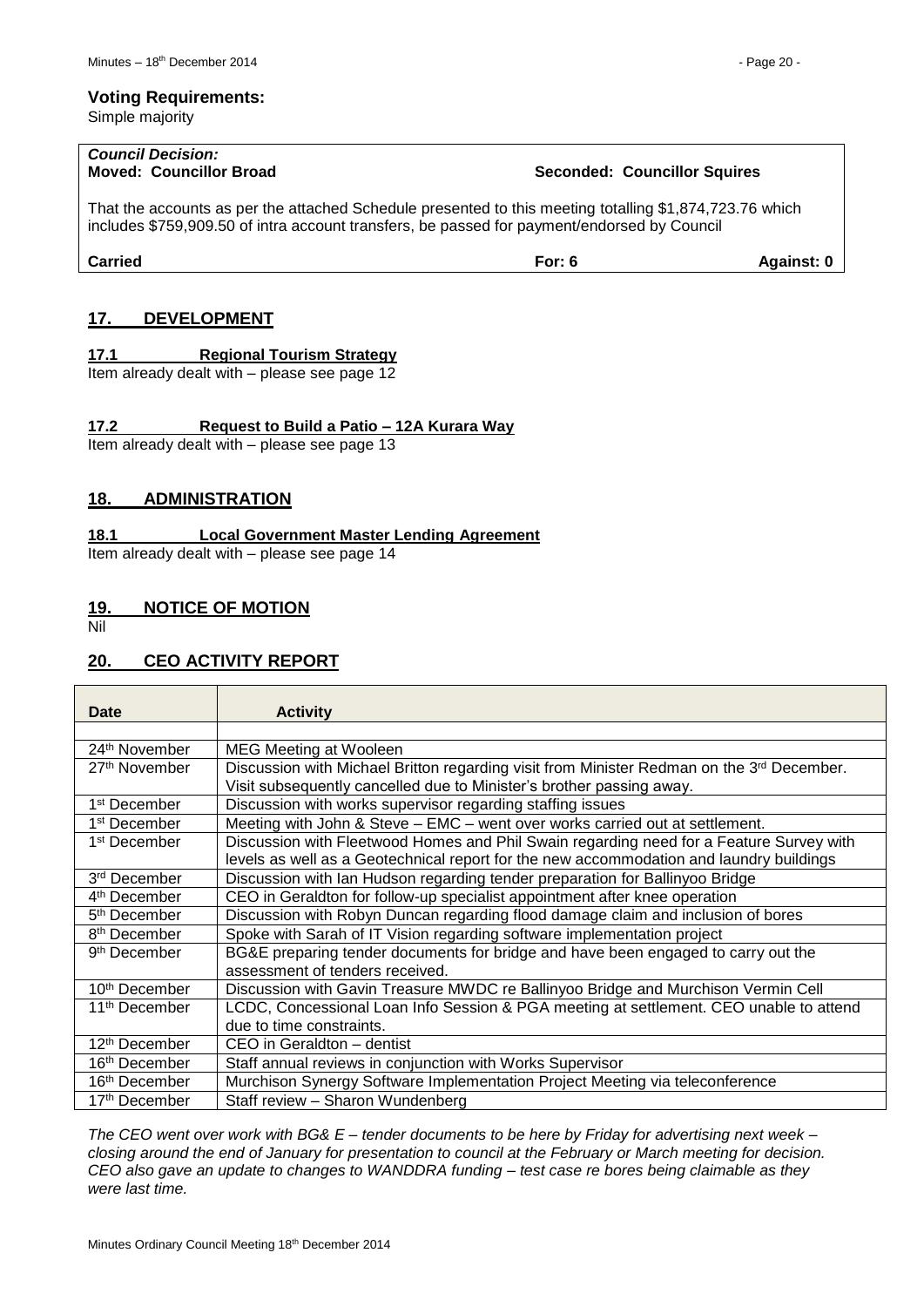**Moved: Councillor Whitmarsh Seconded: Councillor Williams**

*Cr Broad queried whether we had to spend the MWDC bridge money straight away. The CEO advised that she did not think so. The contracts have been signed and we have received the money and have two years from date of signing to complete the project. Gavin Treasure had been happy with the update last week and very excited that tenders were about to go out.*

## **Recommendation:**

That the CEO's Activity Report be accepted.

#### **Voting Requirements:**

| Simple Majority                                         |  |
|---------------------------------------------------------|--|
| Council Decision:<br><b>Moved: Councillor Whitmarsh</b> |  |

That the CEO's Activity Report be accepted

**Carried For: 6 Against: 0**

# <span id="page-20-0"></span>**21. URGENT BUSINESS**

| <b>Council Decision:</b><br><b>Moved: Councillor Broad</b>            | Seconded: Councillor Whitmarsh |            |  |
|-----------------------------------------------------------------------|--------------------------------|------------|--|
| That the Shire of Murchison deals with three items of urgent business |                                |            |  |
| <b>Carried:</b>                                                       | For: $6$                       | Against: 0 |  |

## <span id="page-20-1"></span>**21.1 Confidentiality of Closed Meetings**

Cr Foulkes-Taylor asked council to address the matter that Bridget, as a member of the public, mentioned when she came to the meeting that she could hear council's discussion from outside when she had been waiting in the atrium.

It is necessary that council have a private area for closed meetings – do we need to close the atrium whilst meetings are closed? There was some general discussion and Mrs Bridget Seaman asked to be able to clarify what she had been able to hear. The shire president allowed this and Mrs Seaman said that she had only heard a couple of words as one of the councillors has a deep voice. Had she been able to hear more she would have moved away.

The general consensus was that if it was only the odd word then that would be OK. The CEO advised that if we do close the atrium then we will need to provide an alternative area for members of the public to sit and this could be in the library.

*11:40am SFO, Candice Smith left the meeting to ask the works supervisor to re-join the meeting. 11:43pm SFO, Candice Smith returned to the meeting*

*11:43pm Works Supervisor, Brian Wundenberg returned to the meeting.*

#### <span id="page-20-2"></span>**21.2 Grading of the Beringarra-Pindar Road**

Cr Squires wanted to raise the issue of regular grading of the Beringarra-Pindar road. He felt it should be done every four months to keep it in a good condition. Under the arrangement the shire has with CSIRO the shire undertakes to do two full grades a year and additional grades are paid for by CSIRO if required. Cr Squires felt that it had been nearer to eight months since the Yuin to Pindar section had been graded and this was too long.

Cr Broad said he absolutely understood this but every other road is in the same position. The only way to cover this would be to have a bigger road works budget. We only have three graders and if we take them off to this road then somewhere else is missing out.

Cr Foulkes-Taylor said that this road was one of our major roads – similar to the Carnarvon-Mullewa Road and needs 3 x grades a year as a priority. The use of contractors was discussed but the CEO pointed out that if we use contractors then this still has to come out of our maintenance budget and we want to ensure there is sufficient to cover our direct employees.

Cr Squires said it needs to be managed better and our two grades need to be full ones and not rely on the CSIRO grade to be the full one with ours just quick touch up grades.